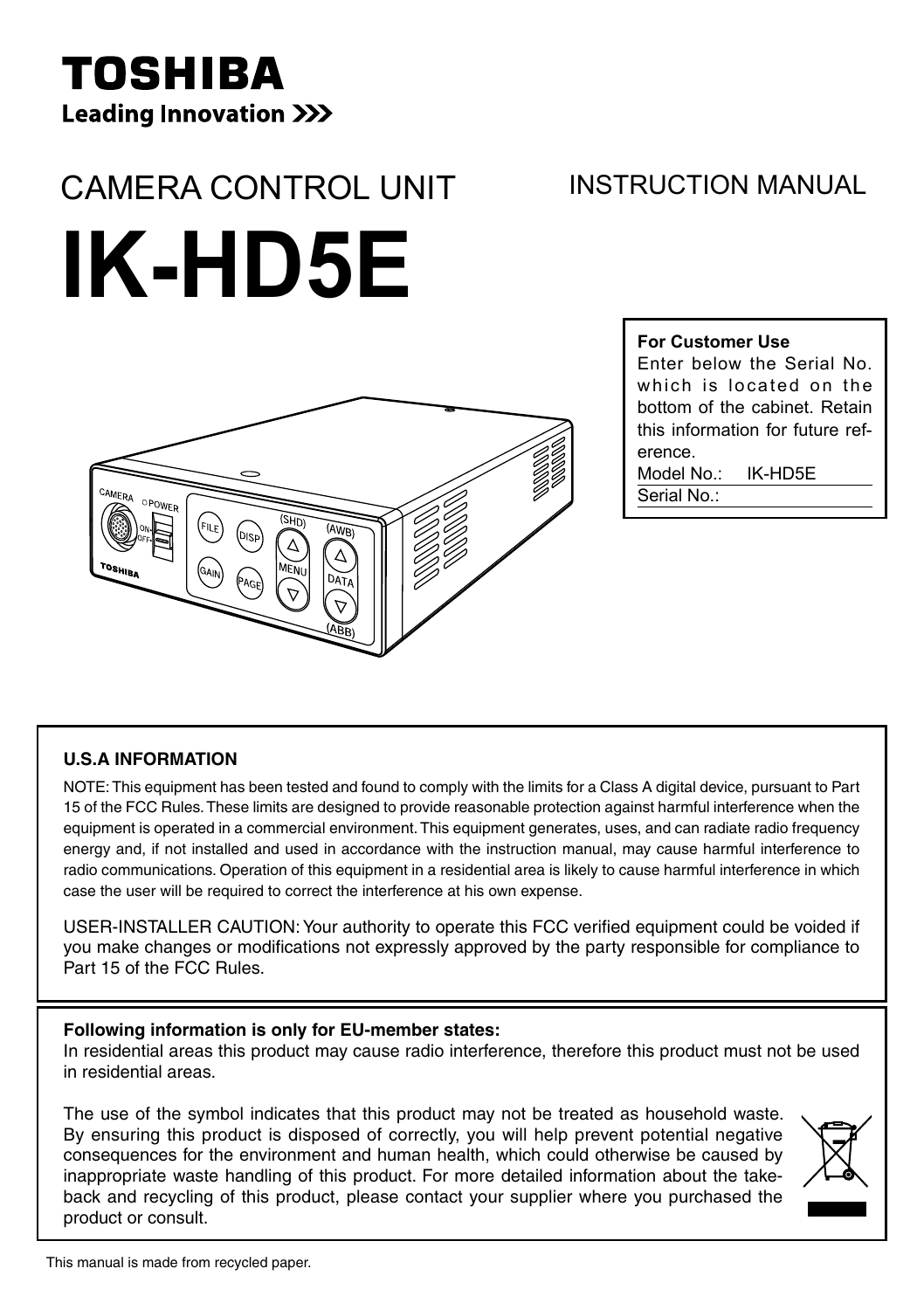# **SAFETY PRECAUTIONS**

### **Safety icons**

This manual contains safety instructions that must be observed in order to avoid potential hazards that could result in personal injuries, damage to your equipment, or loss of data. These safety cautions have been classified according to the seriousness of the risk, and the icons highlight these instructions as follows:

| <b>AWARNING</b>  | Indicates a potentially hazardous situation which, if not avoided, could result in<br>death or serious injury. |
|------------------|----------------------------------------------------------------------------------------------------------------|
| <b>A CAUTION</b> | Indicates a potentially hazardous situation which, if not avoided, may result in<br>minor or moderate injury.  |
| CAUTION          | Indicates a potentially hazardous situation which, if not avoided, may result in<br>property damage.           |

| <b>AWARNING</b> | Stop operation immediately if any abnormality or defect occurs.<br>Use during an abnormal condition; such as emitting smoke, burning odors,<br>damage from dropping, invasion of foreign objects, etc. may result in fire and/or<br>electric shock. Immediately disconnect the power source and contact your dealer. |
|-----------------|----------------------------------------------------------------------------------------------------------------------------------------------------------------------------------------------------------------------------------------------------------------------------------------------------------------------|
| <b>AWARNING</b> | Avoid installing in a shower room or a bathroom.<br>This may result in fire and/or electric shock.                                                                                                                                                                                                                   |
| <b>AWARNING</b> | Do not operate in places where the product may get wet.<br>This may result in fire and/or electric shock.                                                                                                                                                                                                            |
| <b>AWARNING</b> | Do not repair, disassemble and/or modify by yourself.<br>This may result in fire and/or electric shock. Be always sure to contact your<br>dealer for internal repair, check and cleaning of the product.                                                                                                             |
| <b>AWARNING</b> | Use the specified power supply.<br>Otherwise, fire or electrical shock may occur.                                                                                                                                                                                                                                    |
| <b>AWARNING</b> | Do not place anything on top of the unit.<br>Foreign materials, such as metals or liquids into the product may result in fire<br>and/or electrical shock.                                                                                                                                                            |
| <b>AWARNING</b> | Do not put the product on an unstable, slanted on vibrating surface.<br>The product dropping or falling may cause serious injury.                                                                                                                                                                                    |
| <b>AWARNING</b> | Do not touch the product or any connection cables during a thunderstorm.<br>This may result in electrical shock.                                                                                                                                                                                                     |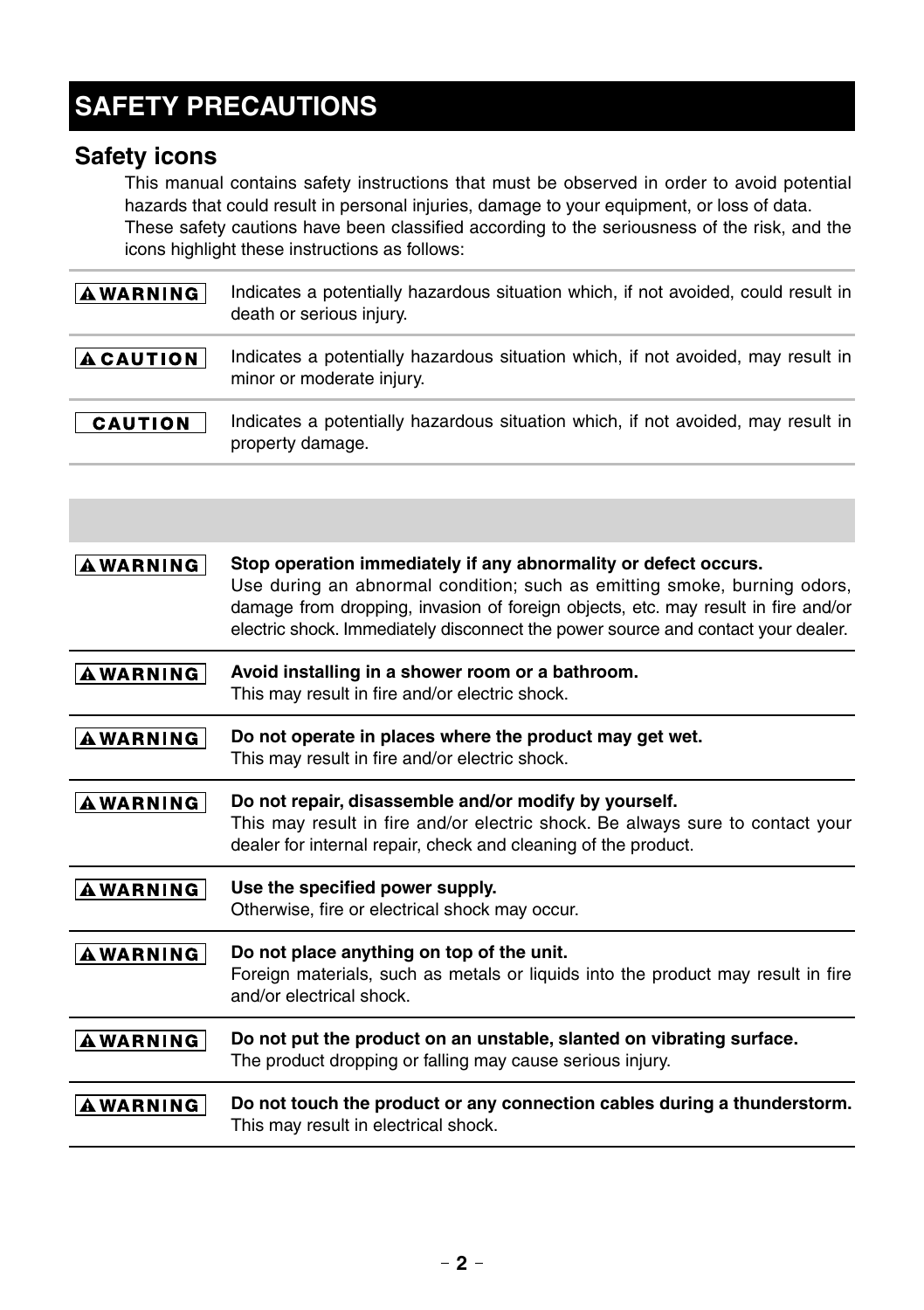| <b>CAUTION</b>   | Note the following instructions when installing.<br>• Do not cover the product with any material.<br>• Do not place the product on any confined Inflammable material such as a<br>carpet or blanket.<br>• Do not place the product in a narrow space, as this may cause heat to buildup<br>inside the product.<br>Failure to follow the above cautions may result in fire. |
|------------------|----------------------------------------------------------------------------------------------------------------------------------------------------------------------------------------------------------------------------------------------------------------------------------------------------------------------------------------------------------------------------|
| <b>CAUTION</b>   | Do not place the product in direct sunshine and/or high temperature.<br>Temperature build up inside the product may result in fire.                                                                                                                                                                                                                                        |
| <b>A CAUTION</b> | Avoid placing in humid, smoky, vaporized or dusty places.<br>This may result in fire and/or electric shock.                                                                                                                                                                                                                                                                |
| CAUTION          | Ask your dealer to perform a periodical check and internal cleaning<br>(approx. once every five years).<br>Dust inside the product may result in fire. For check and cleaning cost, please<br>consult your dealer.                                                                                                                                                         |
|                  | The following description is described the state that the suitable camera head is connected to this                                                                                                                                                                                                                                                                        |

camera control unit. **Do not point the lens directly at the sun and/or intensive light such as ACAUTION direct sunlight, etc.**

Focusing of the light may cause eye injury and/or fire.

# **Disclaimer**

We disclaim any responsibility and shall not be responsible for any damages or losses incurred by the user in any of the following cases:

- 1. Fire, earthquake or any other act of God; acts by third parties; misuse by the user, whether intentional or accidental; use under extreme operating conditions.
- 2. Malfunction or non-function resulting in indirect, additional or consequential damages, including but not limited to loss of expected income and suspension of business activities.
- 3. Incorrect use not in compliance with instructions in this instruction manual.
- 4. Malfunctions resulting from misconnection to other equipment.
- 5. Repairs or modifications made by the user or caused to be made by the user and carried out by an unauthorized third party.

Notwithstanding the foregoing, Toshiba America Information Systems, Inc.'s (Toshiba's) liabilities shall not, in any circumstances, exceed the purchase price of the product.

### **Copyright and Right of Portrait**

There may be a conflict with the Copyright Law and other laws when, you, the customer, uses, displays, distributes, or exhibits an image picked up by the camera without permission from the copyright holder. Please also note that transfer of an image or file covered by copyright is restricted to use within the scope permitted by the Copyright Law. You are solely responsible for complying with all applicable copyright laws.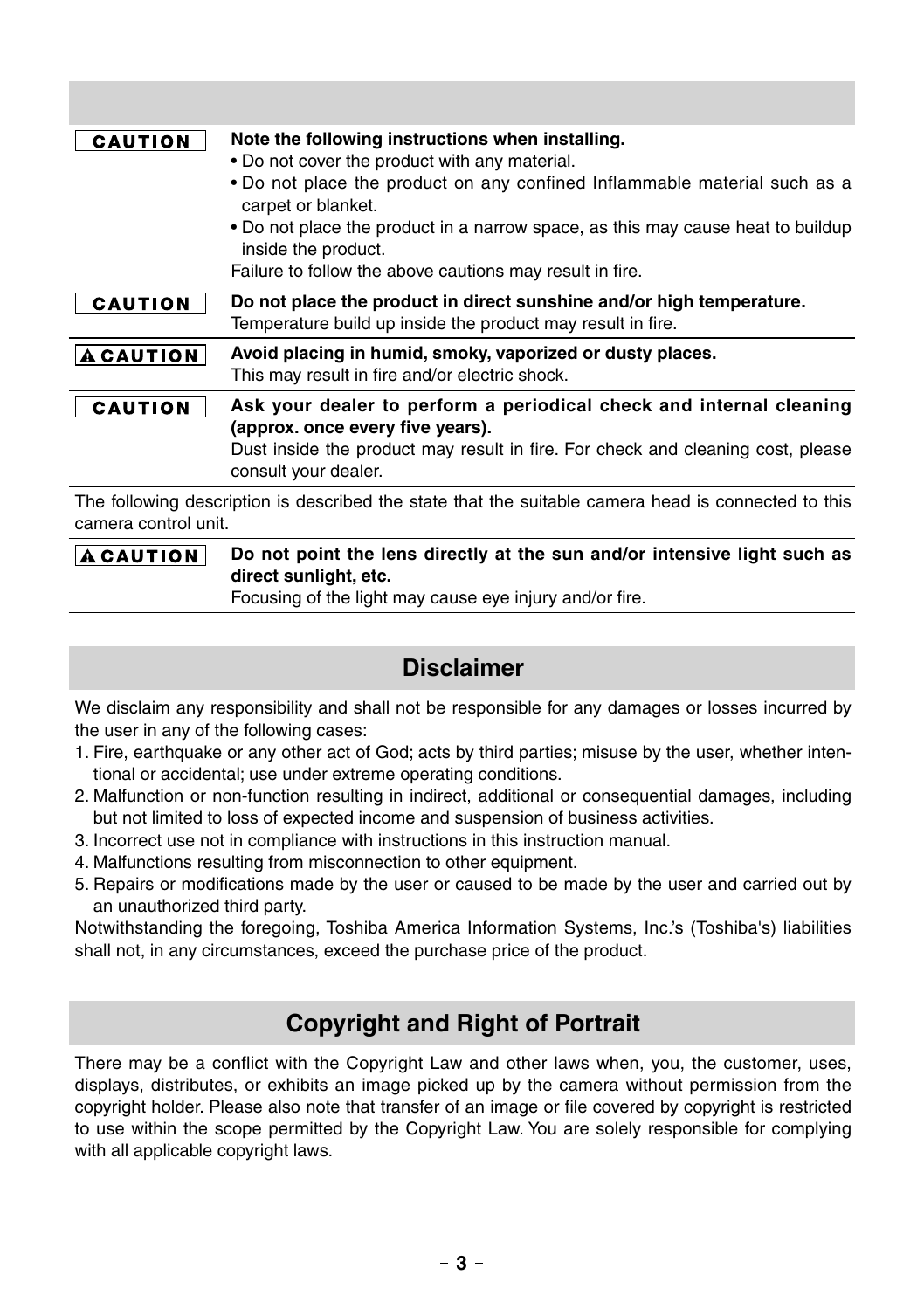# **Protection of Personal Information**

Images taken by the camera that reveal the likeness of an individual person may be considered personal information. To disclose, exhibit or transmit those images over the internet or otherwise, consent from such individual person may be required. You are solely responsible to obtain such consent.

# **Limitation of Usage**

The product is not designed for any "critical applications." "Critical applications" means life support systems, exhaust or smoke extraction applications, medical applications, commercial aviation, mass transit applications, military applications, homeland security applications, nuclear facilities or systems or any other applications where product failure could lead to injury to persons or loss of life or catastrophic property damages. Accordingly, Toshiba disclaims any and all liability arising out of the use of the product in any critical applications.

# **TABLE OF CONTENTS**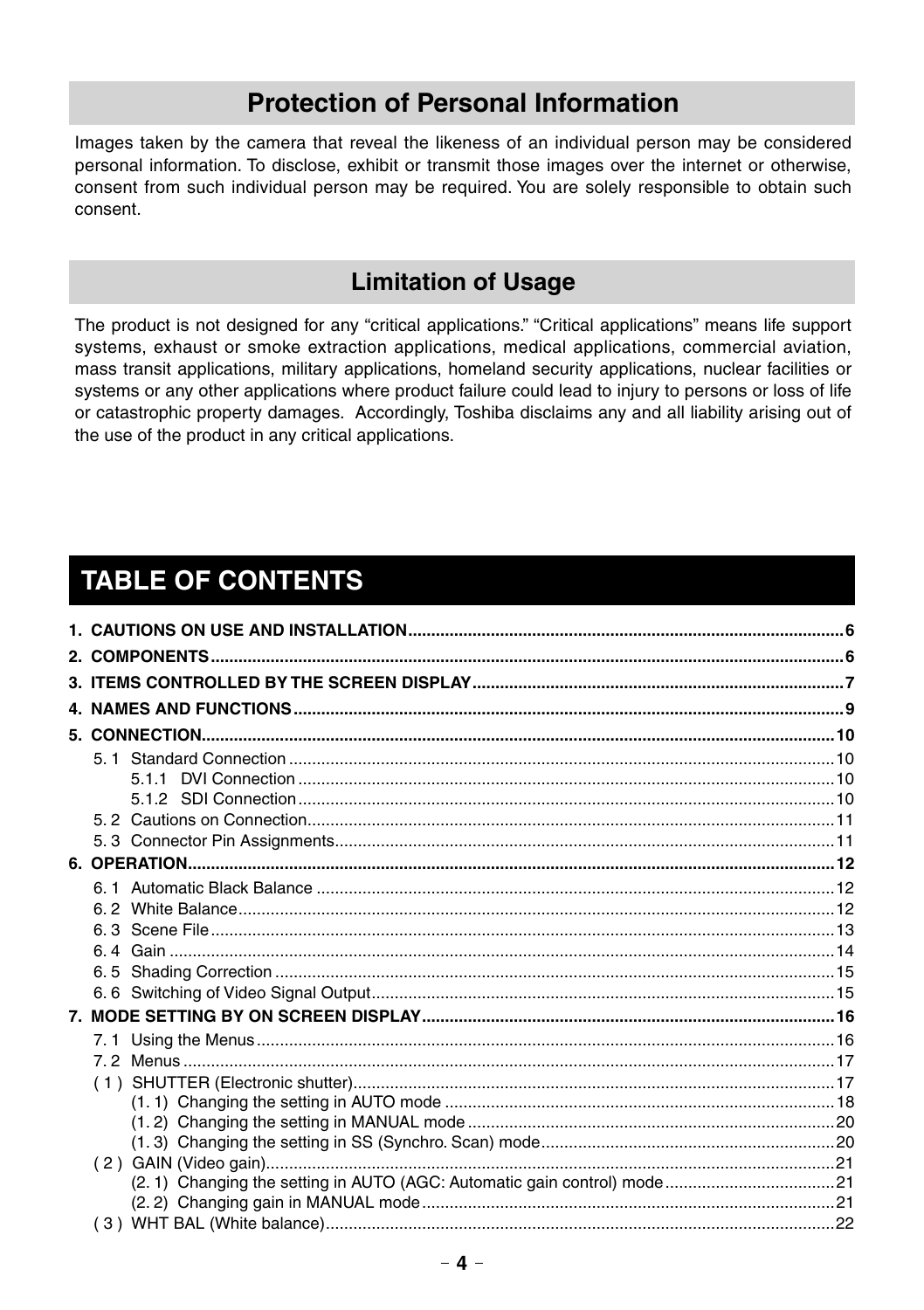| (6.4) Changing the total Chroma gain (simultaneously for all colors in the matrix)28 |  |
|--------------------------------------------------------------------------------------|--|
|                                                                                      |  |
|                                                                                      |  |
|                                                                                      |  |
|                                                                                      |  |
|                                                                                      |  |
|                                                                                      |  |
|                                                                                      |  |
|                                                                                      |  |
|                                                                                      |  |
|                                                                                      |  |
|                                                                                      |  |
|                                                                                      |  |
|                                                                                      |  |
|                                                                                      |  |
|                                                                                      |  |
|                                                                                      |  |
|                                                                                      |  |
|                                                                                      |  |
|                                                                                      |  |
|                                                                                      |  |
|                                                                                      |  |
|                                                                                      |  |
|                                                                                      |  |
|                                                                                      |  |
|                                                                                      |  |
|                                                                                      |  |
|                                                                                      |  |
|                                                                                      |  |
|                                                                                      |  |
|                                                                                      |  |
|                                                                                      |  |
|                                                                                      |  |
|                                                                                      |  |
|                                                                                      |  |
|                                                                                      |  |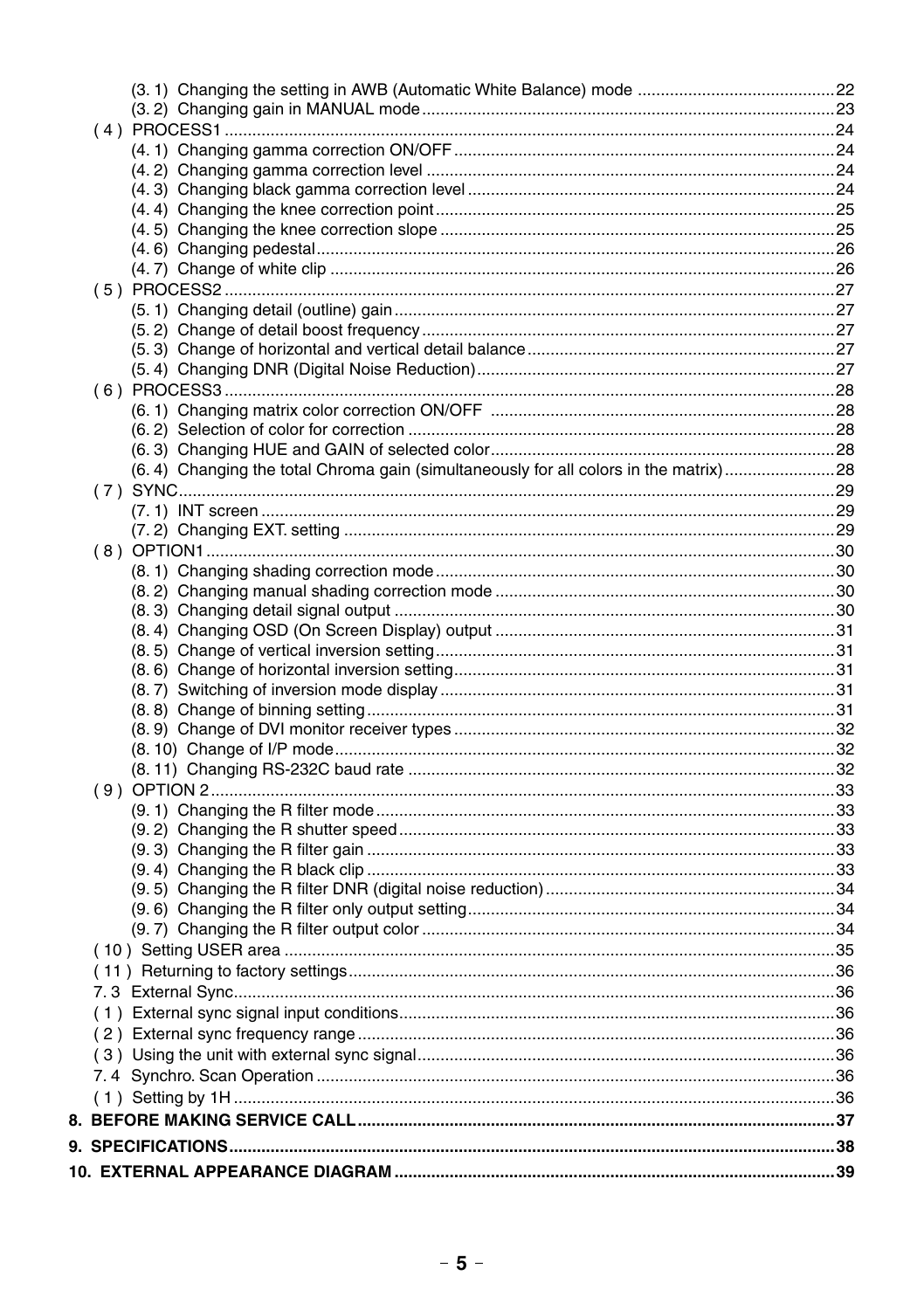# **1. CAUTIONS ON USE AND INSTALLATION**

#### **• Handling the unit.**

Do not drop, jolt, or vibrate, as this may result in damage to the unit and may cause problems. Treat the camera cables carefully to prevent cable problems, such as breaks in the cable and loose connections.

**• Install the camera in a location free from noise.** If the camera or the cables are located near power utility lines or a TV, etc. undesirable noise may appear on the screen. In such a case, try to change the location of the camera or the cable wiring.

#### **• Operating ambient temperature and humidity.**

Do not use the camera in places where temperature and humidity exceed the specifications. Picture quality will deteriorate and internal parts may be damaged.

Be particularly careful when using in places exposed to direct sunlight. When shooting in hot environments, depending on the conditions of the object and the camera (for example when the gain is increased), noise in the form of vertical strips or white dots may occur. This is not a malfunction.

**• When not using the camera for extended periods of time.**

Switch the control unit off and disconnect the power supply.

**• Avoid using or storing the camera in the following places:**

Places filled with highly flammable and corrosive gas.

Places near gasoline, benzene, or paint thinner.

Places subject to strong vibration.

Places containing chemicals (such as pesticides), rubber or vinyl products for extended periods of time.

**• This product is for indoor use only.**

The following descriptions are for a camera head "IK-HD5H" connected to this camera control unit.

#### **• Do not shoot intense light.**

If strong light is entered, vertical stripes or traverse bands may appear on the screen but this is not a failure.

**• Moire**

A moire pattern is an interference pattern generated when two repetitive line patterns overlap. This is not a malfunction. Eliminating the repetitive line patterns, or aligning the two patterns, will eliminate the moire.

**• Handling of the camera head and protection cap.** Keep the camera head and protection cap away from children as they may pose a choking hazard. Because the protection cap protects the image sensing plane when the lens is removed from the camera head, do not discard the protection cap.

#### **• When cleaning the camera.**

Unplug the power source before cleaning. Clean with a soft dry cloth only. Do not use chemicals or chemically treated cloths. Chemicals may damage coatings and printed letters. When cleaning the lens, use lens cleaning paper.

#### **• Installation without a tripod.**

Before installing the camera head, make sure that the location can withstand the total weight of the camera head.

If this is not the case, reinforce the area to prevent the unit from dropping, which may result in damage to the unit or personal injury.

# **2. COMPONENTS**

| (2) Accessories                                                                                                                                                                                                              |  |
|------------------------------------------------------------------------------------------------------------------------------------------------------------------------------------------------------------------------------|--|
| (a) Instruction manual $\ldots$ $\ldots$ $\ldots$ $\ldots$ $\ldots$ $\ldots$ $\ldots$ $\ldots$ $\ldots$ $\ldots$ $\ldots$ $\ldots$ $\ldots$ $\ldots$ $\ldots$ $\ldots$ $\ldots$ $\ldots$ $\ldots$ $\ldots$ $\ldots$ $\ldots$ |  |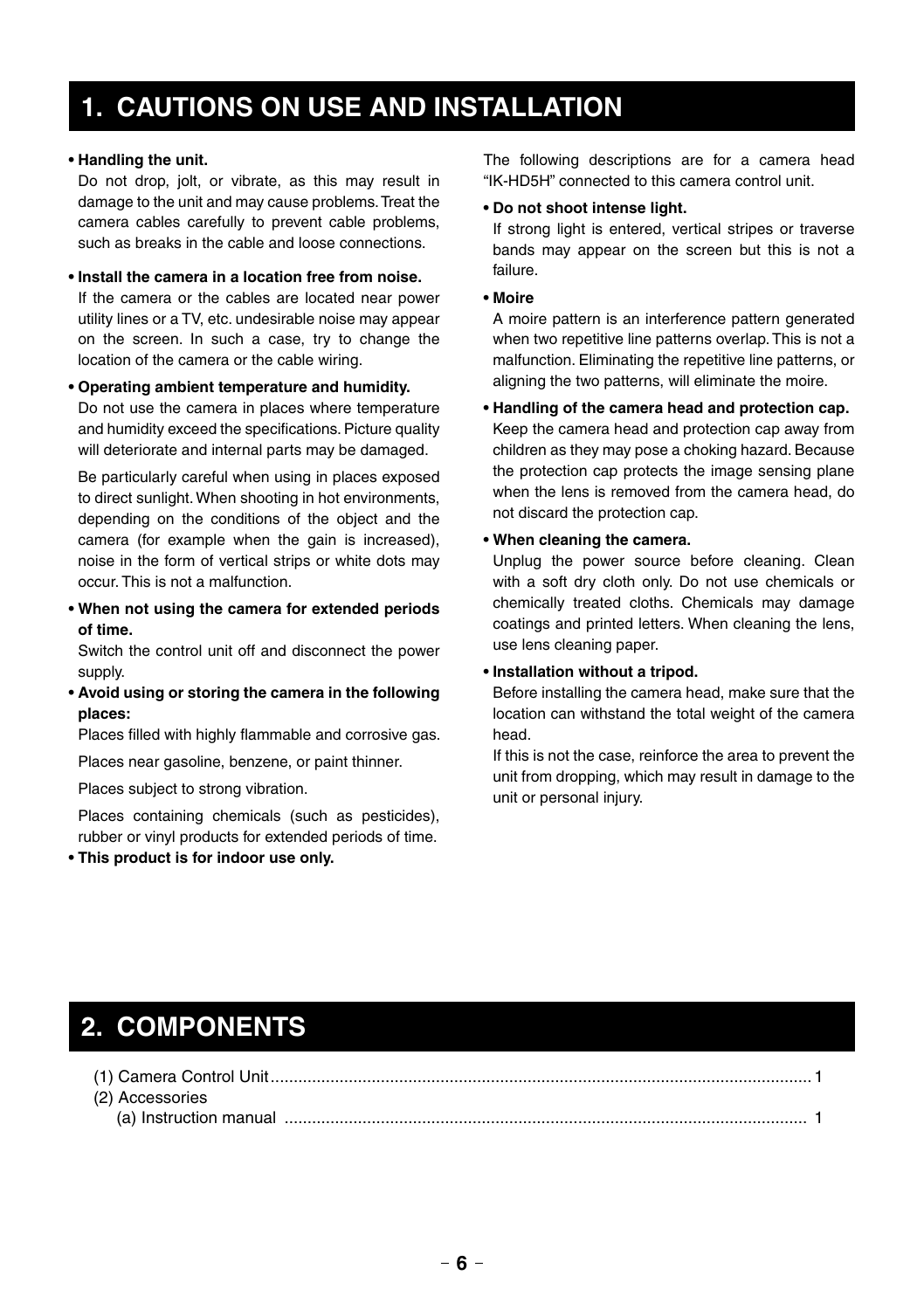# **3. ITEMS CONTROLLED BY THE SCREEN DISPLAY**

|                    | Item                          | <b>Available selections</b>                             | <b>Preset value</b><br>(Factory setting) |
|--------------------|-------------------------------|---------------------------------------------------------|------------------------------------------|
|                    | <b>MODE</b>                   | AUTO, MANUAL, SS                                        | <b>MANUAL</b>                            |
|                    | <b>AUTO level</b>             | $-100 - 0 - 100$                                        | 0                                        |
|                    | AUTO exposure metering        | PEAK/AVE, MEDIAN                                        | PEAK/AVE                                 |
|                    | AUTO peak/average             | $00:10 - 10:00$                                         | 00:10                                    |
|                    | AUTO response speed           | $1 - 10 - 20$                                           | 10                                       |
|                    |                               | PRESET A, PRESET B, PRESET C, PRESET D, PRESET E,       |                                          |
| Electronic shutter | AUTO area                     | USER (USER area is possible to set in 64 zones)         | PRESET A                                 |
|                    |                               | 1/200s, 1/250s, 1/300s, 1/350s, 1/400s, 1/450s, 1/500s, |                                          |
|                    | Maximum AUTO shutter          | 1/550s, 1/600s, 1/700s, 1/800s, 1/900s, 1/1000s,        | <b>OFF</b>                               |
|                    | speed                         | 1/1200s, 1/1500s, 1/2000s, 1/4000s, OFF                 |                                          |
|                    |                               | OFF, 1/100s, 1/125s, 1/250s, 1/500s, 1/1000s, 1/2000s,  |                                          |
|                    | MANUAL shutter speed          | 1/3000s, 1/4000s, 1/5000s, 1/10000s                     | OFF                                      |
|                    | Syncro. scan                  | 1/1125H - 1124/1125H, OFF                               | <b>OFF</b>                               |
|                    | <b>MODE</b>                   | AUTO, MANUAL, OFF                                       | OFF                                      |
|                    | AUTO maximum gain             | 0dB to 20dB                                             | 20dB                                     |
| Gain               | AUTO minimum gain             | -15dB to 0dB                                            | $-15dB$                                  |
|                    | MANUAL gain                   | -15dB to 20dB                                           | 0dB                                      |
|                    | <b>MODE</b>                   | AWB, MANUAL                                             | <b>AWB</b>                               |
|                    | Color temperature             | 3200K, 5600K                                            | 3200K                                    |
|                    | AWB R PAINT                   | $-10 - 0 - 10$                                          | 0                                        |
|                    | AWB B PAINT                   | $-10 - 0 - 10$                                          | 0                                        |
|                    |                               | PRESET A, PRESET B, PRESET C, PRESET D, PRESET E,       |                                          |
| White balance      | AWB area                      | USER (USER area is possible to set in 64 zones)         | PRESET A                                 |
|                    | <b>MANUAL R GAIN</b>          | $-100 - 0 - 100$                                        | 0                                        |
|                    | <b>MANUAL B GAIN</b>          | $-100 - 0 - 100$                                        | 0                                        |
|                    | Gamma correction              | ON, OFF                                                 | ON                                       |
|                    | Gamma correction level        | $-10 - 0 - 10$                                          | 0                                        |
|                    | Black gamma correction level  | LOW, NORMAL, HIGH                                       | <b>NORMAL</b>                            |
|                    | Knee correction point         | 70%, 75%, 80%, 85%, 90%, 95%, 100%                      | 85%                                      |
|                    | Knee correction slope         | $1 - 8 - 16$                                            | 8                                        |
|                    | Master pedestal               | $-200 - 0 - 200$                                        | 0                                        |
|                    | Red pedestal                  | $-100 - 0 - 100$                                        | 0                                        |
|                    | Blue pedestal                 | $-100 - 0 - 100$                                        | $\Omega$                                 |
| White clip         |                               | $100\% - 109\%$                                         | 109%                                     |
| Detail gain        |                               | $0 - 10 - 31$                                           | 10                                       |
|                    | Detail boost frequency        | $1 - 10 - 16$                                           | 10                                       |
|                    | HV balance                    | $8/16 - 16/16 - 24/16$ (ratio of V/H)                   | 16/16                                    |
|                    | Digital noise reduction (DNR) | ON, OFF                                                 | OFF                                      |
|                    | Correction ON/OFF             | ON, OFF                                                 | ON                                       |
|                    | Selection of correction color | R, R-Ye, Ye, Ye-G, G, G-Cy, Cy, Cy-B, B, B-Mg, Mg, Mg-R | R                                        |
| Matrix             | Phase                         | $-15 - 0 - 15$                                          | 0                                        |
|                    | Gain                          | $-15 - 0 - 15$                                          | 0                                        |
|                    | Chroma gain                   | $-31 - 0 - 31$                                          | 0                                        |
| Ext. Sync          | H phase adjustment            | $-650 - 0 - 650$                                        | 0                                        |
|                    | Shading correction mode       | SET, MANUAL, OFF                                        | <b>OFF</b>                               |
|                    | Manual shading correction     | $-128 - 0 - 127$                                        | $\mathbf 0$                              |
|                    | Detail signal output          | ON, OFF                                                 | <b>OFF</b>                               |
| OSD output         |                               | ALL ON, DVI, SDI                                        | ALL ON                                   |
|                    | Vertical inversion            | ON, OFF                                                 | OFF                                      |
|                    | Horizontal inversion          | ON, OFF                                                 | OFF                                      |
|                    | Inversion mode display switch | ON, OFF                                                 | OFF                                      |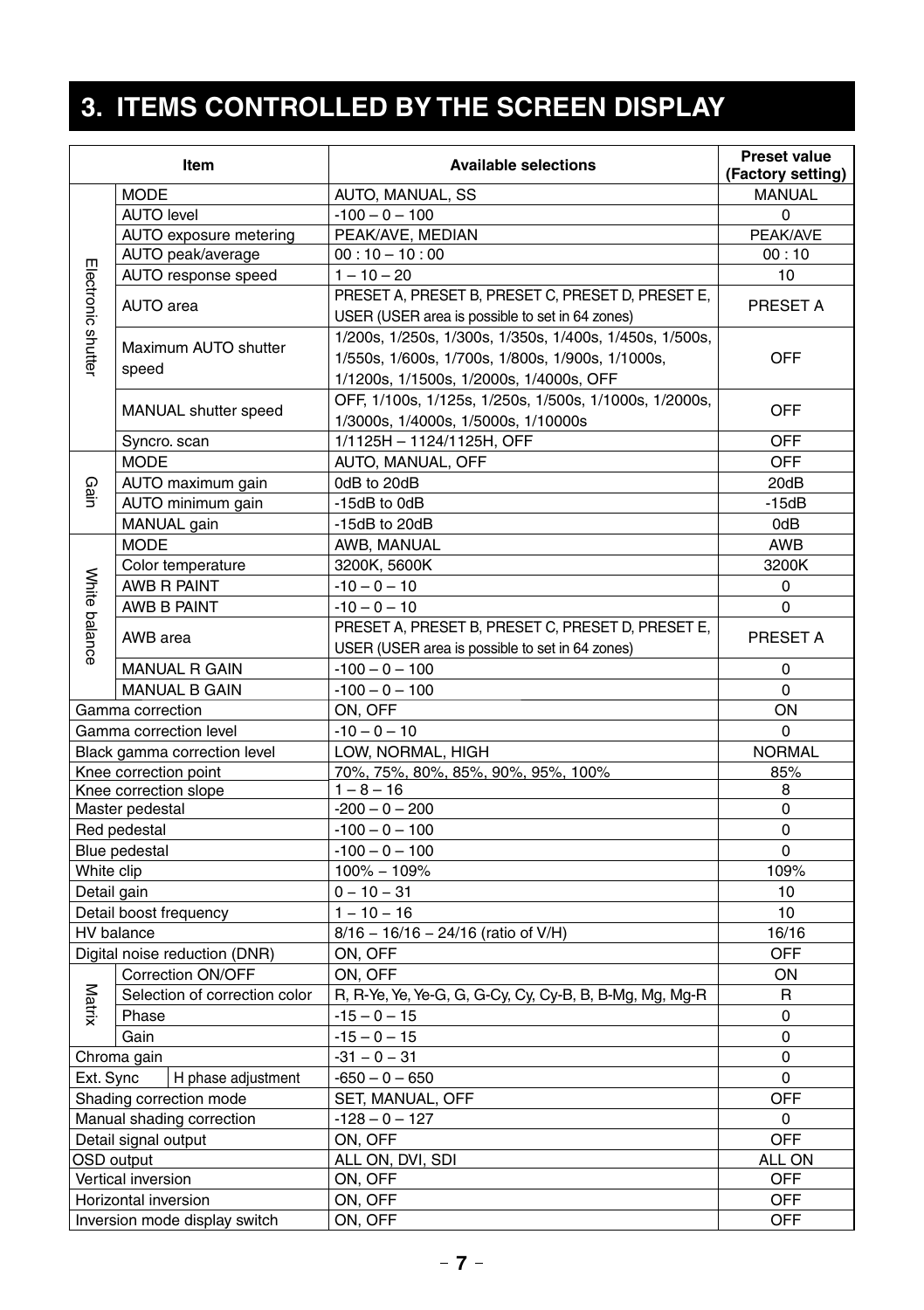|            | Item                  | <b>Available selections</b>                            | <b>Preset value</b><br>(Factory setting) |
|------------|-----------------------|--------------------------------------------------------|------------------------------------------|
| Binning    |                       | ON, OFF                                                | OFF                                      |
|            | <b>DVI Monitor</b>    | PC. TV                                                 | PC.                                      |
| $I/P$ mode |                       | 1080p, 1080i                                           | 1080 <sub>p</sub>                        |
|            | RS-232C baud rate     | 9600bps, 19200bps                                      | 9600bps                                  |
|            | <b>MODE</b>           | ON. OFF                                                | OFF                                      |
| ᠴ          | R shutter speed       | OFF, 1/100s, 1/125s, 1/250s, 1/500s, 1/1000s, 1/2000s, | OFF                                      |
|            |                       | 1/3000s, 1/4000s, 1/5000s, 1/10000s                    |                                          |
| filter     | R filter gain         | $-15dB - OdB - 30dB$                                   | 0dB                                      |
|            | R black clip          | 0 to 255                                               | $\Omega$                                 |
| mode       | R filter DNR          | OFF. LOW. HIGH                                         | OFF                                      |
|            | Only R filter output  | ON. OFF                                                | OFF                                      |
|            | R filter output color | RED, GREEN, BLUE, CYAN, MAGENTA, YELLOW                | GREEN                                    |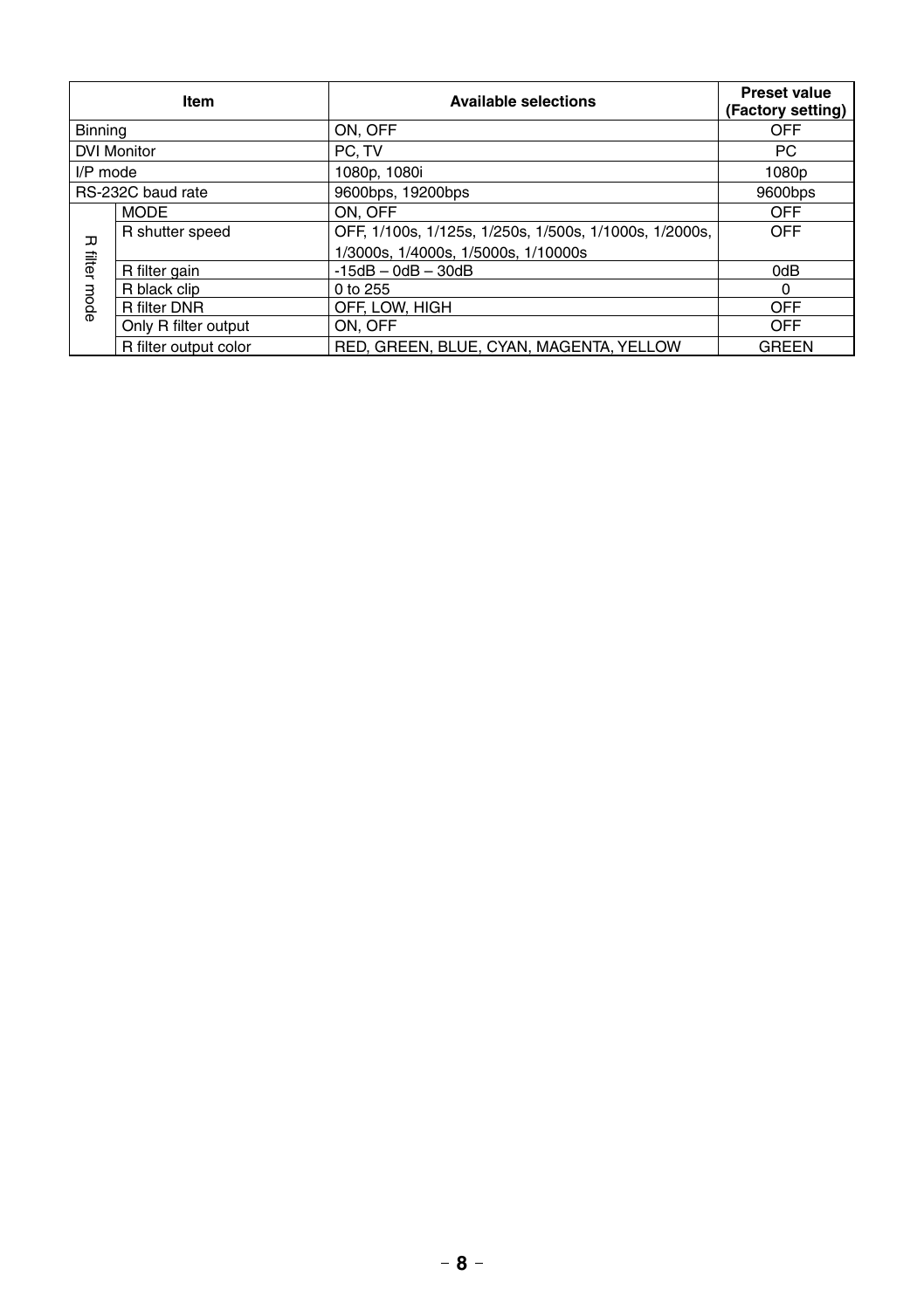# **4. NAMES AND FUNCTIONS**





| (1) Camera cable for "IK-HD5H"<br>terminal | Where the camera cable for "IK-HD5H" is connected.                                                                     |
|--------------------------------------------|------------------------------------------------------------------------------------------------------------------------|
| 2 POWER LED                                | Illuminates to indicate the unit is powered on.                                                                        |
| 3 POWER switch                             | Turns power on or off.                                                                                                 |
| (4) FILE button                            | To switch the scene files.                                                                                             |
| (5) GAIN button                            | To change the gain mode.                                                                                               |
| (6) DISP button                            | Changes the display mode.                                                                                              |
| (7) PAGE button                            | To switch and select menus.                                                                                            |
| (8) MENU UP (SHD) button                   | To select the function to be confirmed or changed on the menu.<br>(Also used when performing auto shading correction.) |
| (9) MENU DOWN button                       | To select the function to be confirmed or changed on the menu.                                                         |
| (10) DATA UP (AWB) button                  | To change the value of the function selected by the MENU (UP/DOWN) button.<br>(Also used when performing an AWB.)      |
| (1) DATA DOWN (ABB) button                 | To change the value of the function selected by the MENU (UP/DOWN) button.<br>(Also used when performing an ABB.)      |
|                                            |                                                                                                                        |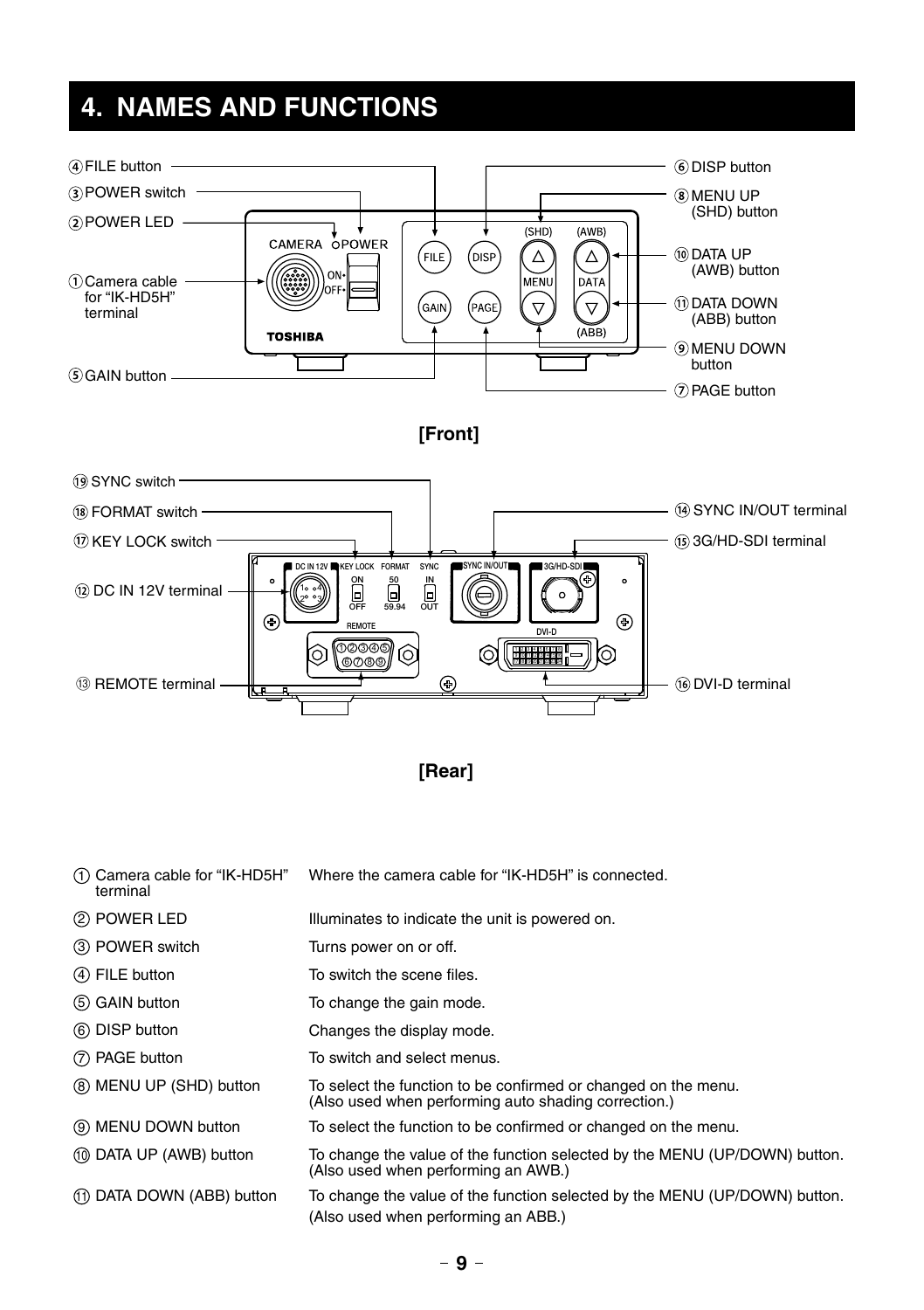| 12 DC IN 12V terminal    | Accepts a DC power input (12V).                                                                                                      |
|--------------------------|--------------------------------------------------------------------------------------------------------------------------------------|
| 13 REMOTE terminal       | To connect to a RS-232C device for remote control function.                                                                          |
| (4) SYNC IN/OUT terminal | Used when the camera output signal is synchronized to an external signal or<br>when a synchronized signal is output. (BNC connector) |
| (6) 3G/HD-SDI terminal   | Image signal output terminal for 3G/HD-SDI formats. (BNC connector)                                                                  |
| 16 DVI-D terminal        | DVI-D output terminal.                                                                                                               |
| 17 KEY LOCK switch       | Enables/disables buttons $(4)$ to $(1)$ .                                                                                            |
| (18) FORMAT switch       | Switches between 59.94Hz and 50Hz.                                                                                                   |
| 19 SYNC switch           | Switches between input and output of synchronized signals from<br>SYNC IN/OUT terminals in (4).                                      |

# **5. CONNECTION**

### **5. 1 Standard Connection**

#### **5. 1. 1 DVI Connection**



\*The DVI (digital visual interface) is the connection interface standard for flat-panel display (FPD) such as LCD displays. There are three types of DVI connectors, namely DVI-I (for both digital/analog), DVI-D (exclusively for digital) and DVI-A (exclusively for analog). Use a commercially available DVI-D cable for this camera control unit.

#### **5. 1. 2 SDI Connection**



\*The SDI (serial digital interface) is a high-speed serial interface standard used mainly commercial video equipment. This unit supports both HD-SDI and 3G-SDI.

 When image output is 1080p, 3G-SDI output is used. When image output is 1080i, HD-SDI output is used. Use a 3G/HD-SDI compatible cable to connect to the 3G/HD-SDI terminal.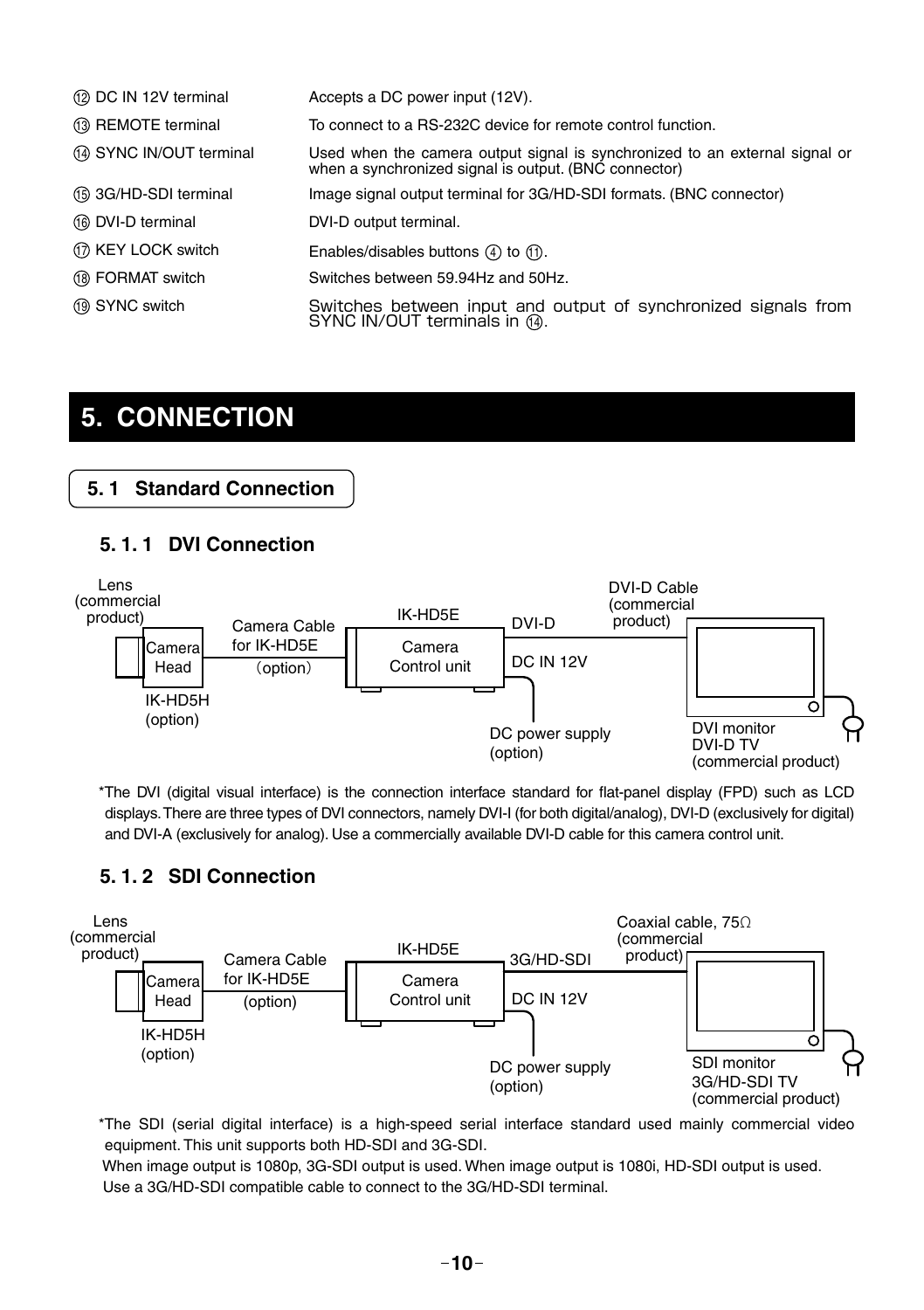#### **5. 2 Cautions on Connection**

- When connecting the camera cables, be sure to turn off the camera control unit and any other equipment connected to it.
- For DC power supply connecting to DC IN 12V terminal, use class II DC power supply approved according to EN60950-1 in Europe. or use UL listed and/or CSA approved ungrounded type AC adaptor with the specifications described below in U.S.A. or Canada.

| Power supply voltage : $12V$ DC $\pm 10\%$ |                                             |
|--------------------------------------------|---------------------------------------------|
| Current rating                             | : More than 1.5A                            |
| Ripple voltage                             | : Less than 50 mV $(p-p)$                   |
| Connector                                  | : HR10A-7P-4S by HIROSE electronics Co. Ltd |
|                                            | Pins 1.2:12V                                |
|                                            | Pins $3.4:$ GND                             |

- If the securing screw on the connector of the camera cable loosens, noise may appear on the screen. Be sure to tighten the connector completely.
- Only use the specific optional camera heads with this camera controller. The use of any other camera heads may cause damage to the control unit and camera head.
- The video signal output of this camera control unit has no function for automatically selecting output according to the monitor TV. Therefore, be sure to switch the output mode of this camera control unit according to the monitor as no image will be displayed on the monitor if the camera output mode and the monitor input mode do not match. For switching, refer to the item 6.6 "Switching of Video Signal Output".

#### **5. 3 Connector Pin Assignments**

The rear panel of the camera control unit has the following connectors:

DC IN 12V; SYNC IN/OUT; 3G/HD-SDI; REMOTE and DVI-D terminal. Use the appropriate cables to connect with these connectors.



| DC IN 12V terminal |  |  |
|--------------------|--|--|
|--------------------|--|--|

|   | $+12V$     |
|---|------------|
| 2 | $+12V$     |
| З | <b>GND</b> |
|   | GND        |

| DC IN 12V terminal |            | <b>REMOTE</b> terminal |            |            | DVI-D terminal |
|--------------------|------------|------------------------|------------|------------|----------------|
|                    | $+12V$     |                        | NC.        |            | Data2-         |
| 2                  | $+12V$     | 2                      | <b>TXD</b> | 2          | Data2+         |
| 3                  | <b>GND</b> | 3                      | <b>RXD</b> | 3          | Data2 S        |
| 4                  | <b>GND</b> | 4                      | NC.        | 4          | <b>NC</b>      |
|                    |            | 5                      | <b>GND</b> | 5          | <b>NC</b>      |
|                    |            | 6                      | NC.        | 6          | <b>NC</b>      |
|                    |            |                        | NC.        |            | <b>NC</b>      |
|                    |            | 8                      | NC.        | 8          | <b>NC</b>      |
|                    |            | 9                      | NC.        | 9          | Data1-         |
|                    |            |                        |            | $\sim$ $-$ | _ _ _          |

|   | ט ווא וב אנקוווווונטו |   | $11$ LIVIVI L. UTIIIIIIII |    |                    |    |                        |
|---|-----------------------|---|---------------------------|----|--------------------|----|------------------------|
|   | $+12V$                |   | NC.                       |    | Data2-             | 13 | NC.                    |
| 2 | $+12V$                | 2 | <b>TXD</b>                | 2  | Data2+             | 14 | $+5V$                  |
| 3 | GND.                  | 3 | <b>RXD</b>                | 3  | Data2 Shield (GND) | 15 | <b>GND</b>             |
| 4 | <b>GND</b>            | 4 | NC.                       | 4  | NC.                | 16 | <b>Hot Plug Detect</b> |
|   |                       | 5 | <b>GND</b>                | 5  | <b>NC</b>          | 17 | Data0-                 |
|   |                       | 6 | NC.                       | 6  | <b>NC</b>          | 18 | $Data0+$               |
|   |                       | - | NC.                       | 7  | <b>NC</b>          | 19 | Data0 Shield (GND)     |
|   |                       | 8 | NC.                       | 8  | NC.                | 20 | NC.                    |
|   |                       | 9 | NC.                       | 9  | Data1-             | 21 | NC.                    |
|   |                       |   |                           | 10 | $Data1+$           | 22 | Clock Shield (GND)     |
|   |                       |   |                           | 11 | Data1 Shield (GND) | 23 | $Clock+$               |
|   |                       |   |                           | 12 | <b>NC</b>          | 24 | Clock-                 |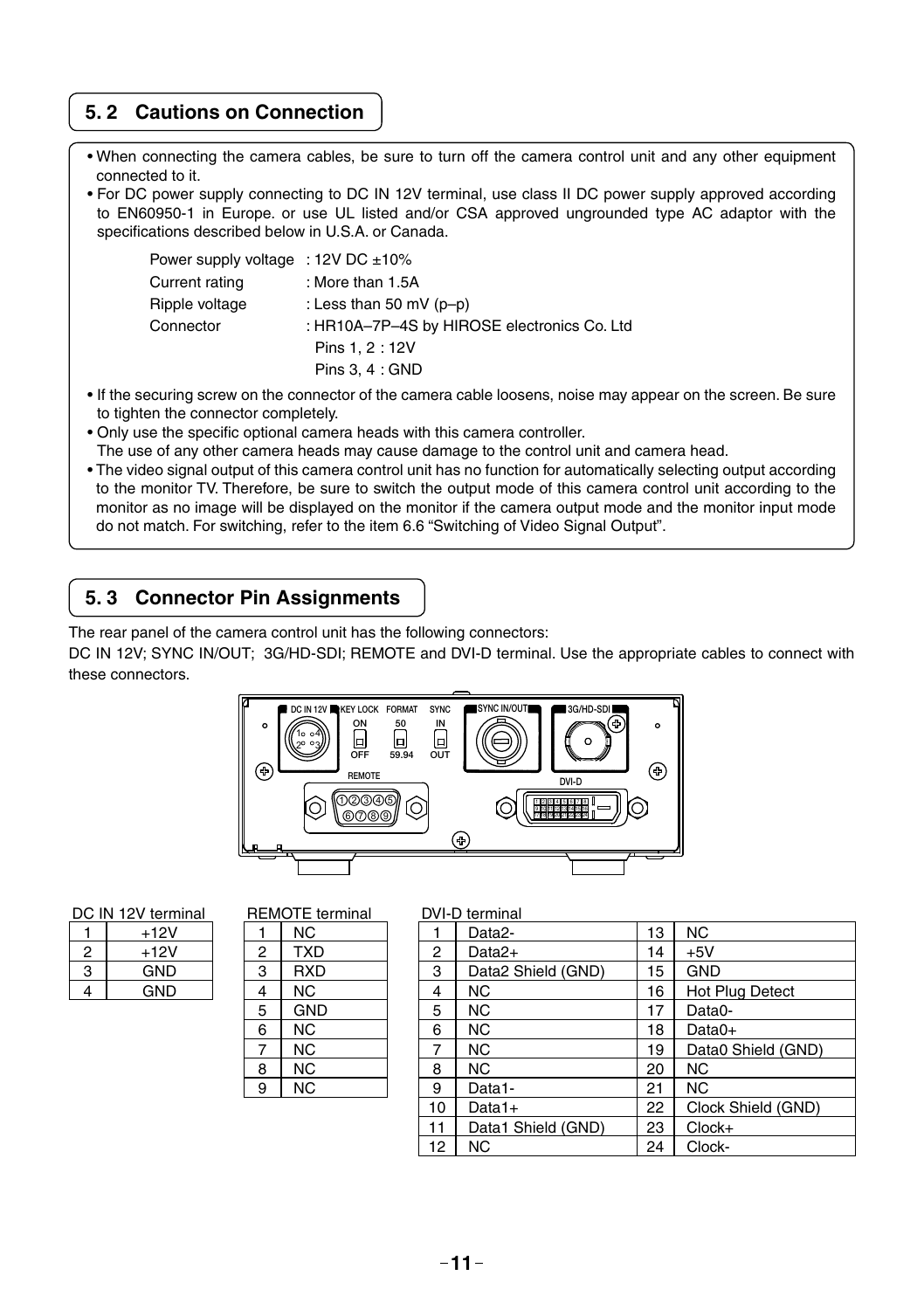# **6. OPERATION**

A camera head needs to be connected to this camera control unit from this section on.

- 1 Refer to the item "5. CONNECTION", connect the equipment correctly.
- 2 Turn on the connected equipment and the camera.
- 33) When using the camera for the first time and when replacing the camera head, be sure to perform the ABB adjustment, refer to the item "6.1 Automatic Black Balance".
- 4 Aim the lens at the object, adjust the lens iris adjustment, focus adjustment, etc.
- 5 Refer to the item "6.2 White Balance", make the adjustment.
- 6 Refer to the items "6.3 Scene File, 6.4 Gain, 7. MODE SETTING BY THE ON SCREEN DISPLAY", select the necessary items.

#### **6. 1 Automatic Black Balance**

Black balance adjustment is necessary to get the correct black picture level.

- Close the lens iris.
- If the color bar pattern is displayed on the screen or if the index menu/menu is displayed, press the [DISP] button to disable the color bar pattern or the character display.
- Hold the [DATA DOWN] button for approx. 1 second.
- When the black balance adjustment operation starts, the character ABB blinks on the screen.
- When the black balance adjustment operation finishes, the character ABB stops blinking and the result appears for approx. 1 second.

| <b>Display</b>    | <b>Meaning</b>                                                                              |
|-------------------|---------------------------------------------------------------------------------------------|
| <b>ABB OK</b>     | Automatic black balance adjustment finished correctly.                                      |
| <b>ABB NG</b>     | Automatic black balance adjustment cannot be performed because the lens iris is open. Close |
| <b>CLOSE LENS</b> | the lens iris.                                                                              |
| ABB NG            | Automatic black balance adjustment cannot be performed.                                     |
|                   | Operate the automatic black balance again.                                                  |

#### **6. 2 White Balance**

For white balance adjustment of this unit, AWB (Automatic White Balance) and MANUAL (Manual white balance) adjustments are provided. Refer to the items "7.2 (3) WHT BAL (White Balance), 7. MODE SETTING BY THE ON SCREEN DISPLAY", select the desired mode.

|         | <b>AWB</b><br>(Automatic White Balance)                                                                                                                                            | <b>MANUAL</b><br>(Manual White Balance)                                                             |
|---------|------------------------------------------------------------------------------------------------------------------------------------------------------------------------------------|-----------------------------------------------------------------------------------------------------|
| Outline | inside the area set by AWB menu and hold the $\vert$ BAL menu while shooting a white object.<br>[DATA UP] button for approx. 1 second.                                             | Adjust white balance by displaying a white object   Adjust the white balance manually using the WHT |
|         | <b>Features</b> Automatically adjusts red and blue balance based<br>on green for the object in the designated area.                                                                | White balance can be set manually.                                                                  |
| Note    | When no white object exits in the designated area<br>or lighting is too blight or too dark, AWB NG is<br>displayed and automatic white balance adjustment<br>can not be performed. | Adjustment is performed by confirming with a<br>monitor etc.                                        |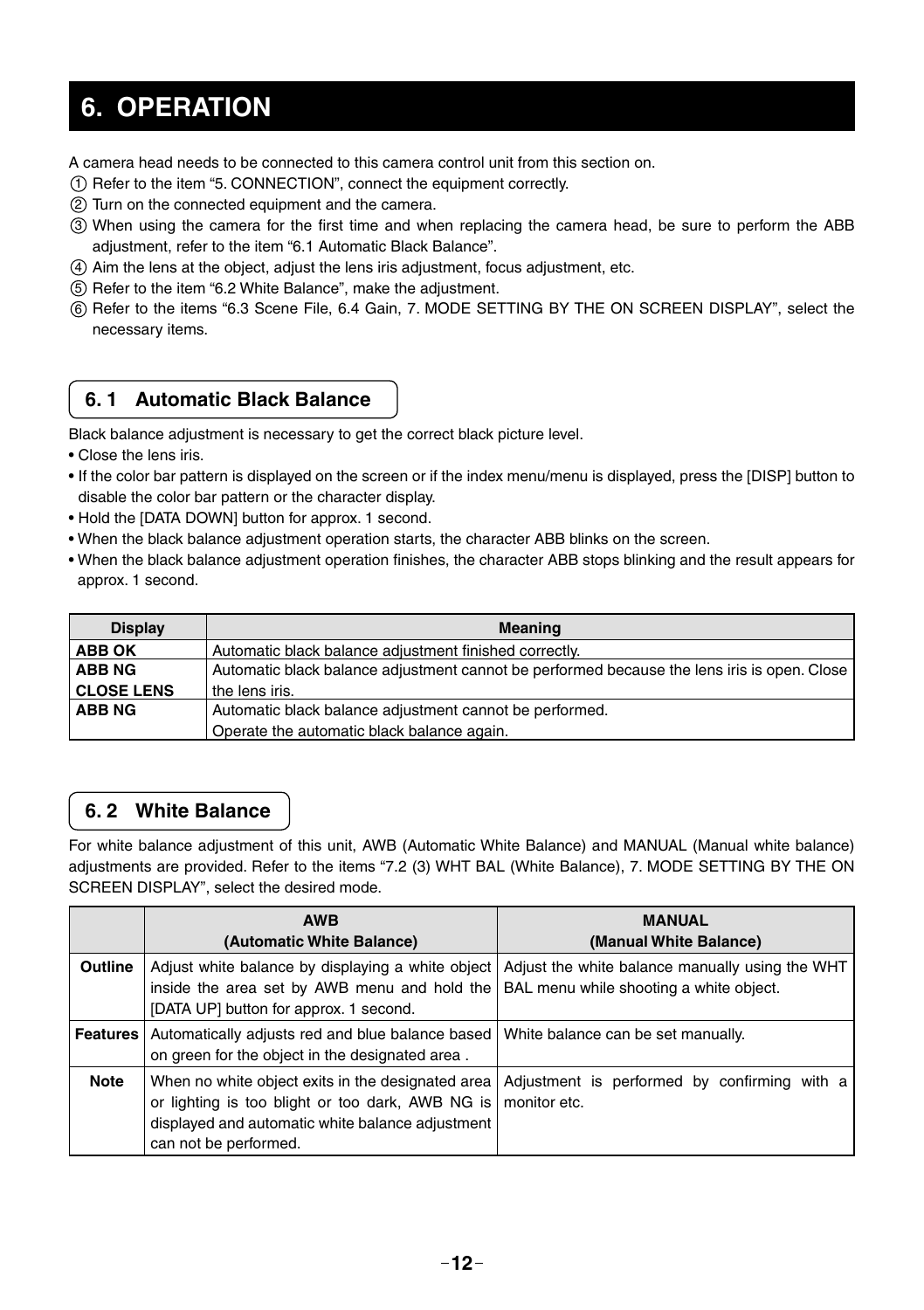#### 1 AWB (Automatic white balance)

- Set the MODE to AWB on the WHT BAL menu.
- Change the C.TEMP (color temperature conversion) setting, if necessary.
- (Refer to the item "7.2 (3) WHT BAL (White Balance)".)
- 3200K : Appropriate for indoor shooting.
- 5600K : Appropriate for outdoor shooting.
- If the color bar pattern is displayed on the screen or if the index menu/menu is displayed, press the [DISP] button to disable the color bar pattern or the character display on the monitor.
- Shoot a known white object entirely in the area set by the AWB menu (refer to the item "7.2 (3) (3.1) (d) Confirm the contents of the zone area selected by AWB") and push [DATA UP] button for approx. 1 second.
- The character AWB blinks on the screen when the AWB starts.
- The character AWB stops blinking when the AWB finishes, and the result is displayed for approx. 1 second.

| <b>Display</b>      | <b>Meaning</b>                                                                                |
|---------------------|-----------------------------------------------------------------------------------------------|
| <b>AWB OK</b>       | Automatic white balance adjustment finished correctly.                                        |
| <b>AWB NG</b>       | Automatic white balance adjustment cannot be performed because the video level is too low.    |
| <b>LEVEL LOW</b>    | Adjust the video level by increasing the illumination or opening the lens iris.               |
| <b>AWB NG</b>       | Automatic white balance adjustment cannot be performed because the video level is too high.   |
| <b>LEVEL HIGH</b>   | Adjust the video level by decreasing the illumination or closing the lens iris.               |
| <b>AWB NG</b>       | Automatic white balance adjustment cannot be performed because the color temperature is       |
| <b>C. TEMP LOW</b>  | too low.                                                                                      |
|                     | If the C.TEMP is set to 5600K, set to 3200K.                                                  |
|                     | If the message appears with the C.TEMP set to 3200K, change the illumination or use a color   |
|                     | temperature conversion filter.                                                                |
| <b>AWB NG</b>       | Automatic white balance adjustment cannot be performed because the color temperature is       |
| <b>C. TEMP HIGH</b> | too high.                                                                                     |
|                     | If the C.TEMP is set to 3200K, set to 5600K.                                                  |
|                     | If the message appears with the C.TEMP set to 5600K, change the illumination or use the color |
|                     | temperature convearsion filter.                                                               |
| <b>AWB NG</b>       | Automatic white balance adjustment cannot be performed for other reasons. Such as no white    |
|                     | area is included in an object, etc.                                                           |

#### 2 MANUAL (Manual white balance)

- Set the MODE to MANUAL on the WHT BAL menu. (Refer to the item "7.2 (3) WHT BAL (White Balance)".)
- Shoot a known white object, set the white balance by adjusting the levels of R GAIN and B GAIN on the menu, confirming with a monitor or a vector scope.
	- (Refer to the item "7.2 (3) (3.2) Changing gain in MANUAL mode".)

#### **6. 3 Scene File**

Five scene files (A, B, C, D, E) are available as user memories for this unit. These are chosen depending on shooting conditions. By using the [FILE] button, the camera operation is changed immediately from the currently selected Scene File to the next. (Refer to the item "7. MODE SETTING BY THE ON SCREEN DISPLAY".)

• While any menu is displayed, pressing the [FILE] button will display the menu settings for the next Scene File:

$$
\rightarrow \text{FILE A} \rightarrow \text{FILE B} \rightarrow \text{FILE C} \rightarrow \text{FILE D} \rightarrow \text{FILE E} \rightarrow
$$

- If the color bar pattern is displayed on the screen, press the [DISP] button to switch to the video signal screen.
- When the [FILE] button is pressed while the video signal screen is displayed, the current scene file selection at that time is displayed for approx. 3 seconds in the upper right corner of the screen. If the [FILE] button is pressed again while the position is displayed, the scene file cycles as described above.

#### **Note:**

The scene file does not include the data set in "I/P MODE" "BAUD RATE" within the "OPTION 1" menu. Refer to the item "7.2 (8) Menus" for the contents that can be set in OPTION 1.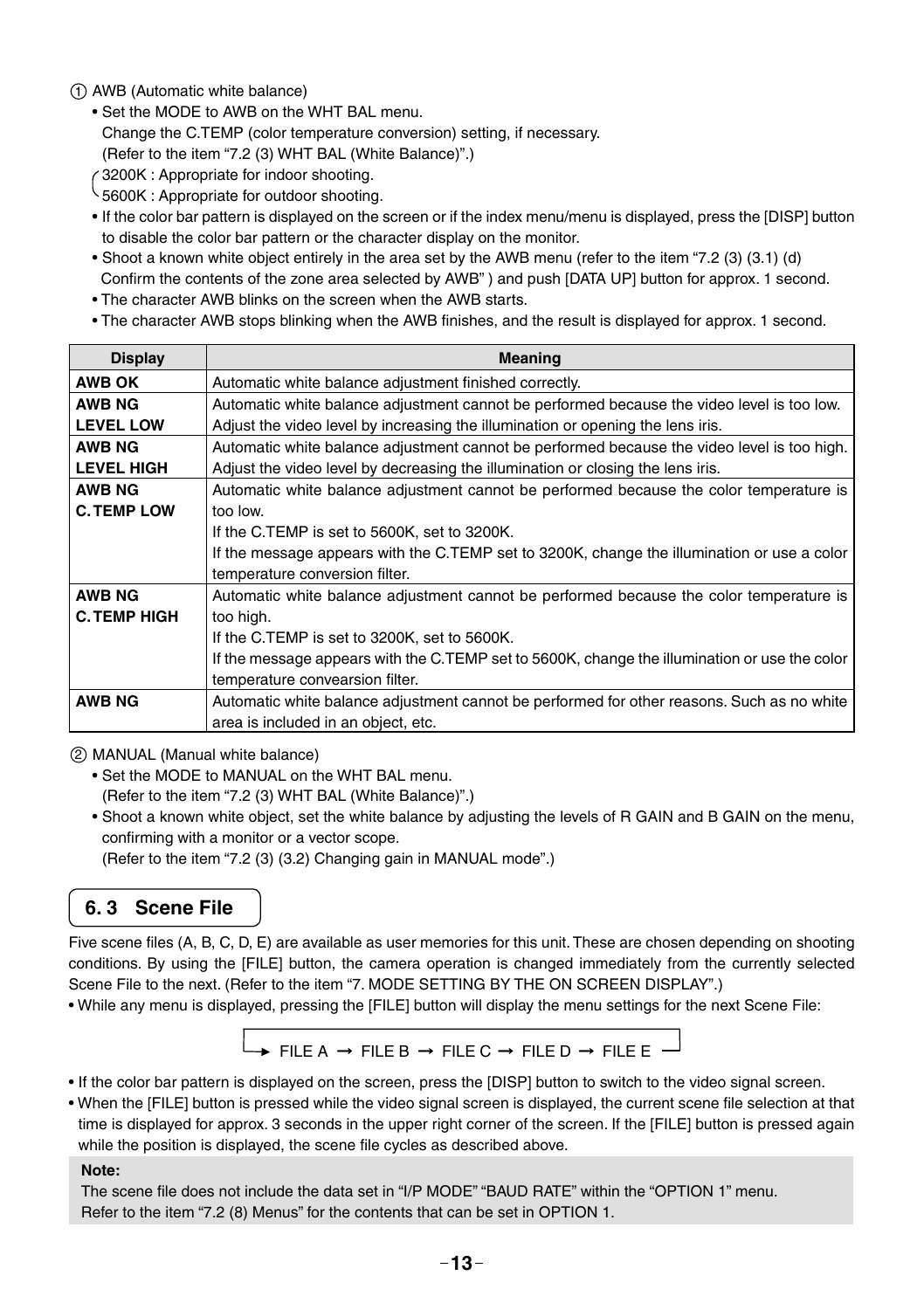#### **6. 4 Gain**

When the image is dark even if the lens iris is open, change the gain (video gain) to get the desired video level. For gain adjustment of the unit, AUTO (Automatic gain control), MANUAL (Manual gain control), OFF (0 dB) modes are provided. Select the mode on the GAIN menu. (Refer to the item "7.2 (2) GAIN (Video gain)".)

#### 1 AUTO (Automatic gain control)

When the output is low, gain is automatically adjusted to a suitable video level.

You can set a value for the maximum gain from 0 dB to 20 dB in 1 dB increments. You can set a value for the minimum gain from -15 dB to 0 dB in 1 dB increments. (Refer to 7.2 (2) (2.1) "Changing settings in the AUTO (AGC: automatic gain control) mode.")

Video level (LEVEL), exposure metering (PHOTOMETRY), peak average value ratio (PEAK/AVE), measurement light area (AREA), and response speed (SPEED) are linked to the setting on the automatic shutter. (Refer to the item "7.2 (1) (1.1) Changing the setting in AUTO mode".)

#### 2 MANUAL (Manual gain)

Gain adjustment is performed on the GAIN menu. The adjustment range is from -15 to 20dB in 1dB steps. (Refer to the item "7.2 (2) (2.2) Changing gain in MANUAL mode".)

3 OFF

Gain is fixed at 0 dB

#### Gain button

1 If the [GAIN] button is pressed, the current gain setting is displayed for approx. 3 seconds.

- GAIN menu : OFF  $\rightarrow$  GAIN OFF
	- : AUTO → GAIN AUTO
		- : MANUAL  $* * dB \rightarrow GAIN dB$

 $*$  " $*$   $*$ " shows the setting gain in MANUAL mode.

2 If the [GAIN] button is pressed again while the current setting mode is displayed, the gain mode can be changed. GAIN of MAX GAIN, MIN GAIN in AUTO mode and MANUAL mode can not be changed.

$$
\begin{array}{|l|} \hline \begin{array}{ccc} \bullet & \circ & \bullet\end{array} & \bullet & \bullet\end{array} \begin{array}{c} \bullet\end{array} \begin{array}{c} \bullet\end{array} \begin{array}{ccc} \bullet\end{array} \begin{array}{ccc} \bullet\end{array} \begin{array}{ccc} \bullet\end{array} \begin{array}{ccc} \bullet\end{array} \begin{array}{ccc} \bullet\end{array} \begin{array}{ccc} \bullet\end{array} \begin{array}{ccc} \bullet\end{array} \begin{array}{ccc} \bullet\end{array} \begin{array}{ccc} \bullet\end{array} \begin{array}{ccc} \bullet\end{array} \begin{array}{ccc} \bullet\end{array} \begin{array}{ccc} \bullet\end{array} \begin{array}{ccc} \bullet\end{array} \begin{array}{ccc} \bullet\end{array} \begin{array}{ccc} \bullet\end{array} \begin{array}{ccc} \bullet\end{array} \begin{array}{ccc} \bullet\end{array} \begin{array}{ccc} \bullet\end{array} \begin{array}{ccc} \bullet\end{array} \begin{array}{ccc} \bullet\end{array} \begin{array}{ccc} \bullet\end{array} \begin{array}{ccc} \bullet\end{array} \begin{array}{ccc} \bullet\end{array} \begin{array}{ccc} \bullet\end{array} \begin{array}{ccc} \bullet\end{array} \begin{array}{ccc} \bullet\end{array} \begin{array}{ccc} \bullet\end{array} \begin{array}{ccc} \bullet\end{array} \begin{array}{ccc} \bullet\end{array} \begin{array}{ccc} \bullet\end{array} \begin{array}{ccc} \bullet\end{array} \begin{array}{ccc} \bullet\end{array} \begin{array}{ccc} \bullet\end{array} \begin{array}{ccc} \bullet\end{array} \begin{array}{ccc} \bullet\end{array} \begin{array}{ccc} \bullet\end{array} \begin{array}{ccc} \bullet\end{array} \begin{array}{ccc} \bullet\end{array} \begin{array}{ccc} \bullet\end{array} \begin{array}{ccc} \bullet\end{array} \begin{array}{ccc} \bullet\end{array} \begin{array}{ccc} \bullet\end{array} \begin{array}{ccc} \bullet\end{array} \begin{array}{ccc} \bullet\end{array} \begin{array}{ccc} \bullet\end{array} \begin{array}{ccc} \bullet\end{array} \begin{array}{ccc} \bullet\end{array} \begin{array} \end{array} \begin{array}{ccc} \bullet\end{array} \begin{array} \end
$$

#### **Note:**

White, red, green, or blue dots may occur when the gain is increased. This is not a malfunction, just certain characteristics of the CMOS sensor becoming more visible.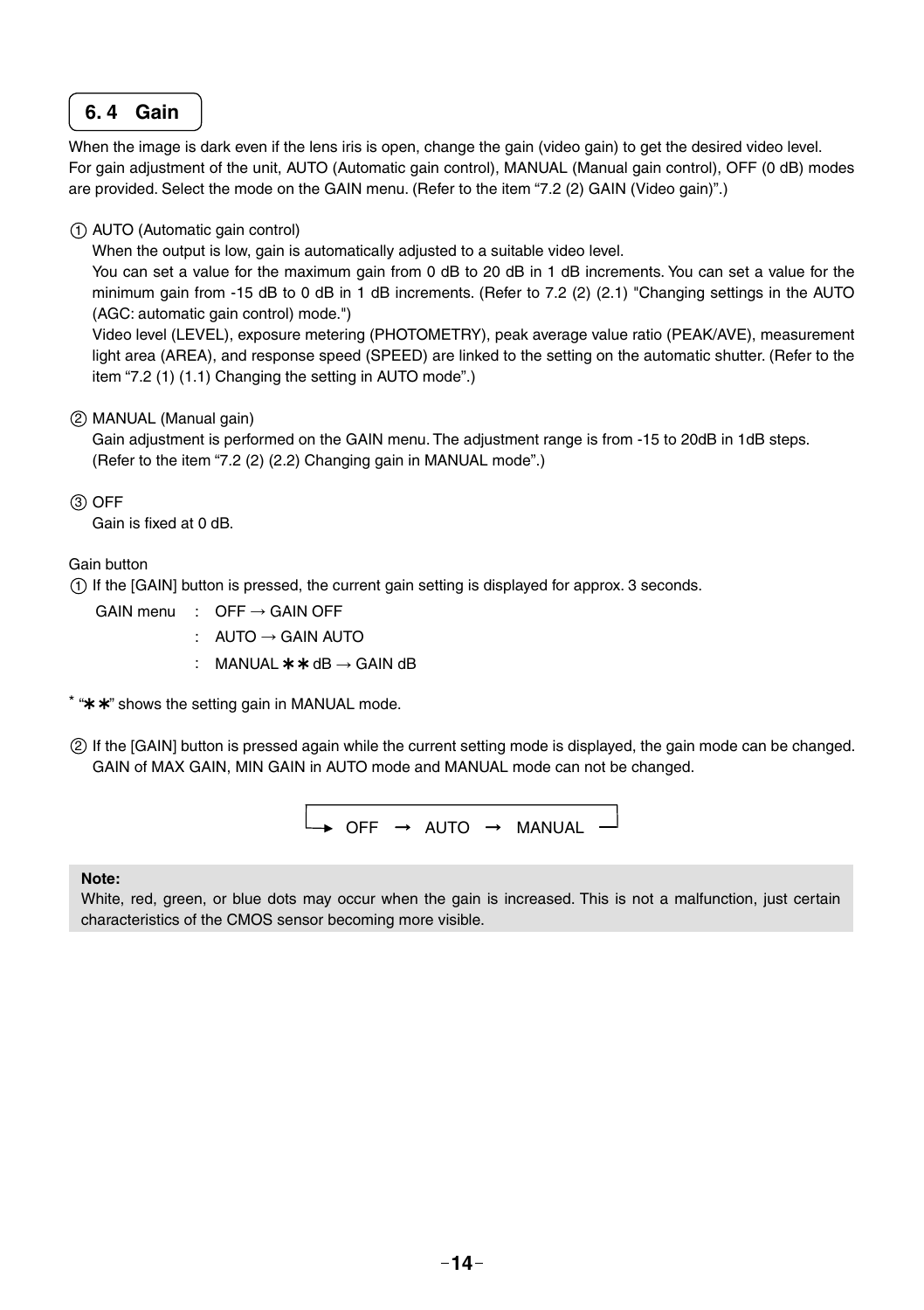#### **6. 5 Shading Correction**

Due to the lens used or the environmental condition, color shading may occur at the upper and lower edge of the screen. If this happens, the shading correction function can be used to decrease the amount of color shading. For shading correction of the unit, SET (Automatic shading correction), MANUAL (Manual shading correction), and OFF (no shading correction) modes are provided. Select the mode on the OPTION 1 menu. (Refer to the item "7.2 (8) (8.1) Changing shading correction mode".)

#### 1 SET (Auto shading)

- If the color bar pattern is displayed on the screen or if the index menu/menu is displayed, press the [DISP] button to remove them from the screen.
- Push the [MENU UP] button for approx. 1 second.
- When the automatic shading correction operation starts, the character SHD blinks on the screen.
- When the automatic shading correction operation terminates, the character SHD ends blinking and the result is displayed for approx. 1 second.

| <b>Display</b>    | <b>Meaning</b>                                                                               |
|-------------------|----------------------------------------------------------------------------------------------|
| <b>SHD OK</b>     | Automatic shading correction operation finished correctly.                                   |
| <b>SHD OK</b>     | Automatic shading correction operation finished, however, the correction necessary exceeds   |
| <b>LIMIT</b>      | the camera's range so the maximum possible value is applied.                                 |
| <b>SHD NG</b>     | Automatic shading correction cannot be performed because the video level is too low. Adjust  |
| <b>LEVEL LOW</b>  | the video level by increasing the illumination or opening the lens iris.                     |
| <b>SHD NG</b>     | Automatic shading correction cannot be performed because the video level is too high. Adjust |
| <b>LEVEL HIGH</b> | the video level by decreasing the illumination or closing the lens iris.                     |

#### 2 MANUAL (Manual Shading)

Perform the correction on the OPTION 1 menu, confirming with a monitor or a vector scope. (Refer to the "7.2 (8) (8.2) Changing manual shading correction mode".)

#### 3 OFF

No shading correction is performed.

\* Shading correction is only effective when the lens iris and zoom ratio is fixed. Use the unit with SHADING OFF for variable lens conditions.

#### **Note:**

Implement shading correction after white balance adjustment by shooting a white object that fills the screen in the proper video level.

### **6. 6 Switching of Video Signal Output**

#### 1 Switching of I/P modes

The image output can be changed between "1080p" and "1080i" by turning on the power supply while pushing the [DATA UP] or [DATA DOWN] button.

- Turn on the power supply while pushing the [DATA UP] button. The image output becomes "1080p", and "1080p" is displayed on the monitor screen.
- Turn on the power supply while pushing the [DATA DOWN] button. The image output becomes "1080i", and "1080i" is displayed on the monitor screen.
- 2 Switching of vertical frequency

Adjust the FORMAT switch to the "59.94" position for switching to "59.94Hz".

Adjust the FORMAT switch to the "50" position for switching to "50Hz".

(Refer to the item "4. NAMES AND FUNCTIONS, 18 FORMAT switch".)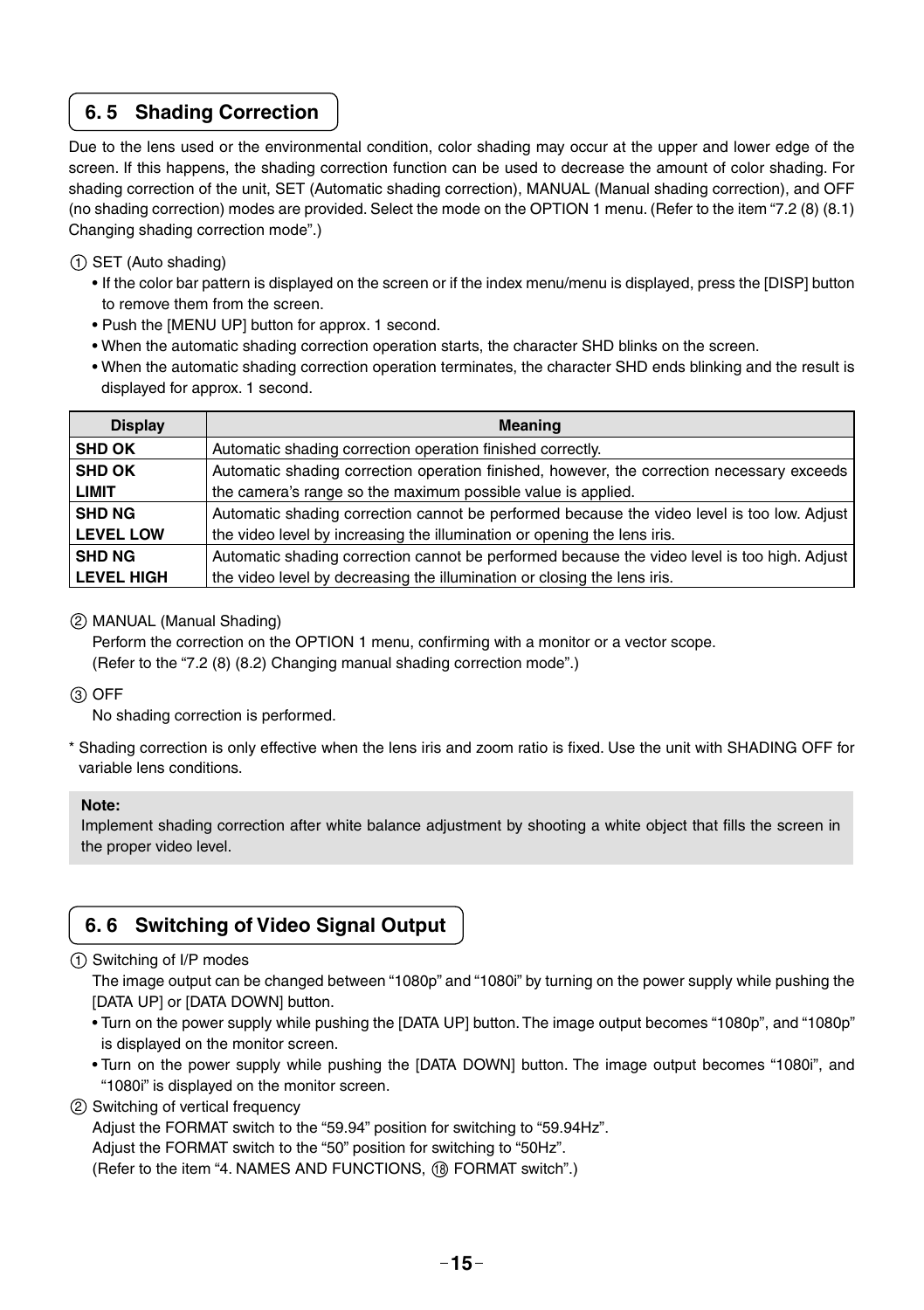# **7. MODE SETTING BY ON SCREEN DISPLAY**

Various settings can be controlled on the unit by using the on screen menu displayed on the monitor. The contents once set are memorized in the scene files (A, B, C, D, E) selected, so if the power turns off, it is unnecessary to set again when using the unit next time. When the setting is performed, select the menu of the item to be set.

**Note:**Displayed texts while pressing the on screen menu, auto white balance (AWB) or other menus are present on the output video. These texts on the video are not removable after the video is recorded. Therefore, be aware when you operate the on screen menu, AWB and other menus.

### **7. 1 Using the Menus**

When the power turns on, the normal screen showing only the video signal appears. Change the output to each screen (video signal output, color bar screen, Index menu, menus, and area menu) by using the [DISP], [PAGE], [MENU UP], and [MENU DOWN] buttons.

\* A menu is selected when pushing the [PAGE] button after moving the " $\rightarrow$ " on the screen by the [MENU UP], [MENU DOWN] button while the Index menu is displayed.

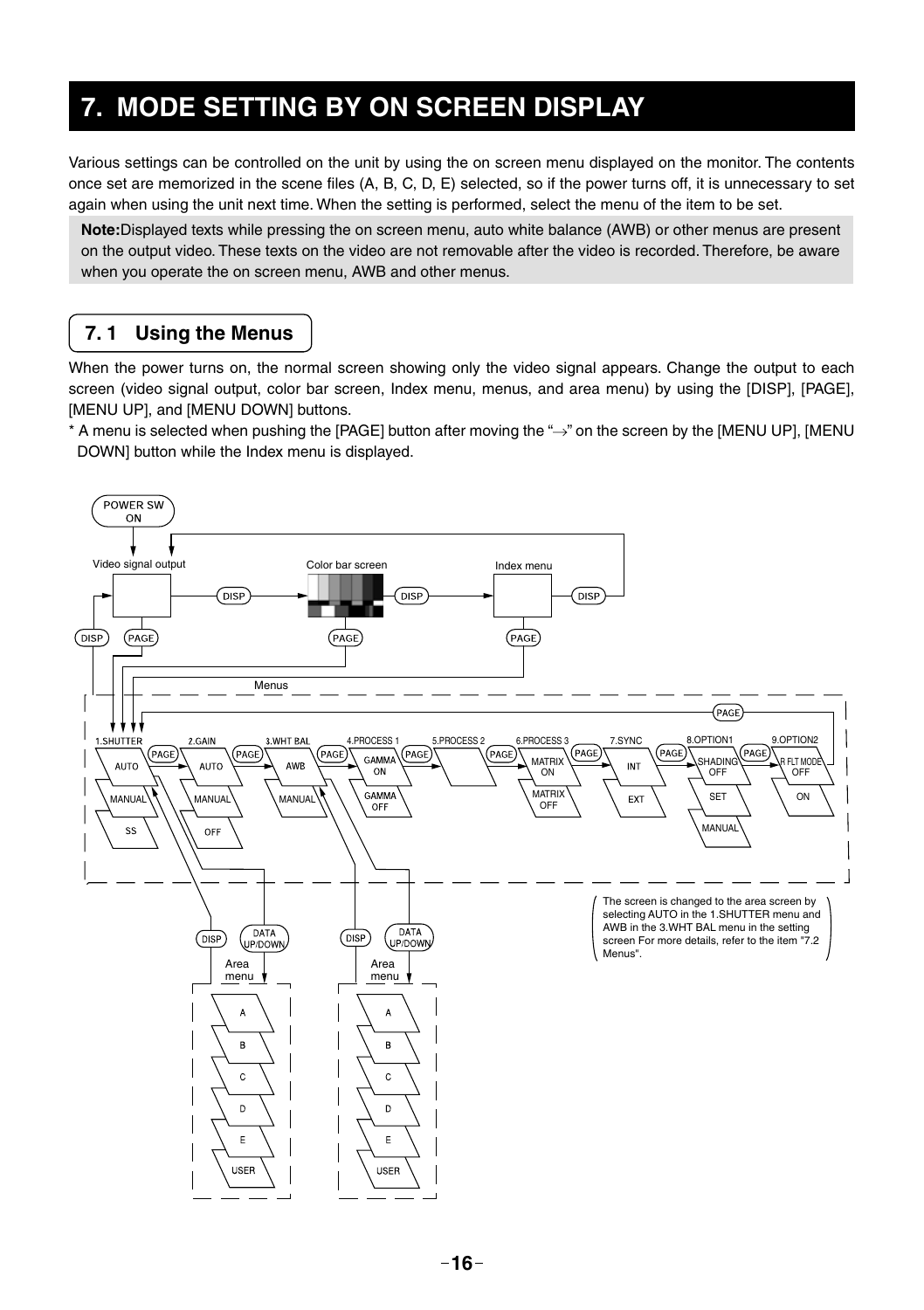#### **7. 2 Menus**

- Select the menu to change the setting by referring to the item "7.1 Using the Menus".
- When the [MENU UP], [MENU DOWN] buttons are pushed, the " $\rightarrow$ " on the screen moves up and down. Move the " $\rightarrow$ " to the item whose setting you wish to change.

#### **( 1 ) SHUTTER (Electronic shutter)**

The electronic shutter has three modes; AUTO, MANUAL, SS(Synchro. Scan). Press the "Page" button to enter the Shutter Page. Use the "Data Up/Down" buttons to select the Shutter Mode.

 $AUTO \leftrightarrow MANUAL \leftrightarrow SS \leftrightarrow$ 

- AUTO : The exposure time is controlled automatically to obtain the optimum video level.
- MANUAL : It is possible to select the exposure time from eleven speed settings; OFF (at 1/60s: 59.94Hz setting and 1/50s: 50Hz setting), 1/100s, 1/125s, 1/250s, 1/500s, 1/1000s, 1/2000s, 1/3000s, 1/4000s, 1/5000s, 1/10000s.
- SS : Shutter speed can be set by the horizontal scanning time (1H) unit.

#### **Notes:**

- If the shutter speed is increased, the sensitivity is decreased according to the speed. Flicker may occur under discharge lamp lighting such as fluorescent tubes.
- If a fast-moving object is shot, its image may be distorted or blurred. Horizontal light-and-dark stripes may appear on the screen under discharge lamp lighting such as fluorescent tubes. A light and dark difference may appear on the screen according to the light emitting timing of flash or strobe. These phenomena are caused due to rolling shutter system, not failures.
- When the shutter speed is set to high, the hue may change according to the shooting conditions and the object.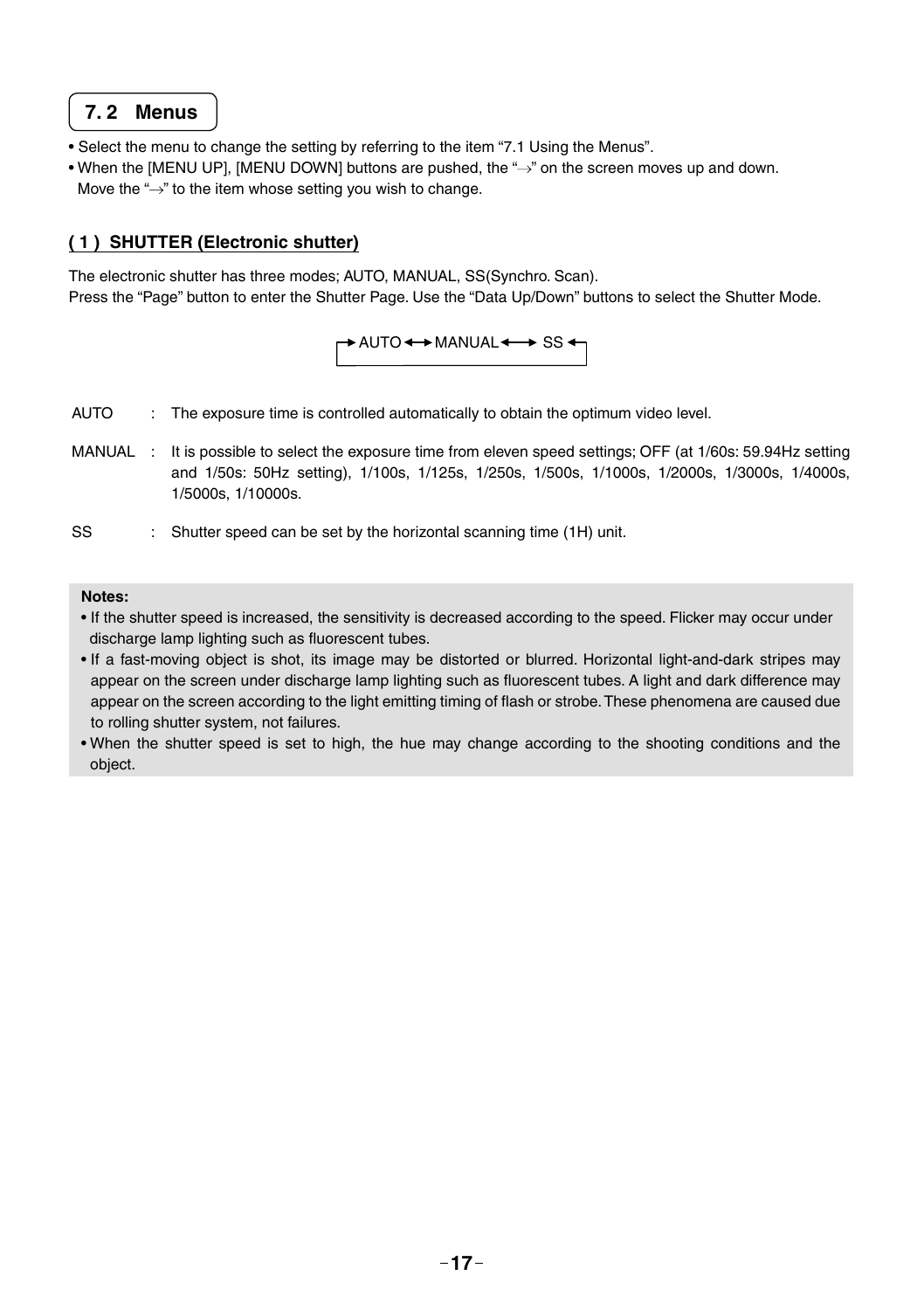#### **(1. 1) Changing the setting in AUTO mode**



#### **(a) Changing the video level in the automatic shutter mode**

- $(1)$  Move the " $\rightarrow$ " to LEVEL by pushing the [MENU UP]. [MENU DOWN] buttons.
- 2 Select the video level by pushing the [DATA UP], [DATA DOWN] buttons.



#### **(b) Changing the exposure metering of the automatic shutter**

- $(1)$  Move the " $\rightarrow$ " to PHOTOMETRY by pushing the [MENU UP], [MENU DOWN] buttons.
- 2 Select PEAK/AVE or MEDIAN by pushing the [DATA UP], [DATA DOWN] buttons.

If PEAK/AVE is selected, the exposure is a ratio of the peak and average values shown in PEAK/AVE. If MEDIAN is selected, there is less variation in the brightness than when PEAK/AVE is selected, such as for scenes with large changes in background brightness.

#### **(c) Changing the automatic shutter detection (ratio between peak and average value)**

- $(1)$  Move the " $\rightarrow$ " to PEAK/AVE by pushing the [MENU UP], [MENU DOWN] buttons.
- 2 Select the ratio between peak and average value by pushing the [DATA UP], [DATA DOWN] buttons.

(Peak: Average)  $\longrightarrow$  The peak value increases by pushing [DATA UP]

 $00:10 \leftarrow 0.5:05 \leftarrow 10:00$ 

The peak value decreases by pushing  $\longleftarrow$  [DATA DOWN]

\*If MEDIAN is selected for PHOTOMETRY, the PEAK/AVE display disappears, so it cannot be changed.

#### **(d) Changing the automatic shutter response speed**

 $(1)$  Move the " $\rightarrow$ " to SPEED by pushing the [MENU UP], [MENU DOWN] buttons.

2 Select the response speed by pushing the [DATA UP], [DATA DOWN] buttons.

[DATA UP]  $\longrightarrow$  The response speed becomes faster by pushing

$$
1 \leftarrow \longrightarrow 10 \leftarrow \longrightarrow 20
$$

The response speed becomes slower by pushing  $\longleftarrow$  [DATA DOWN]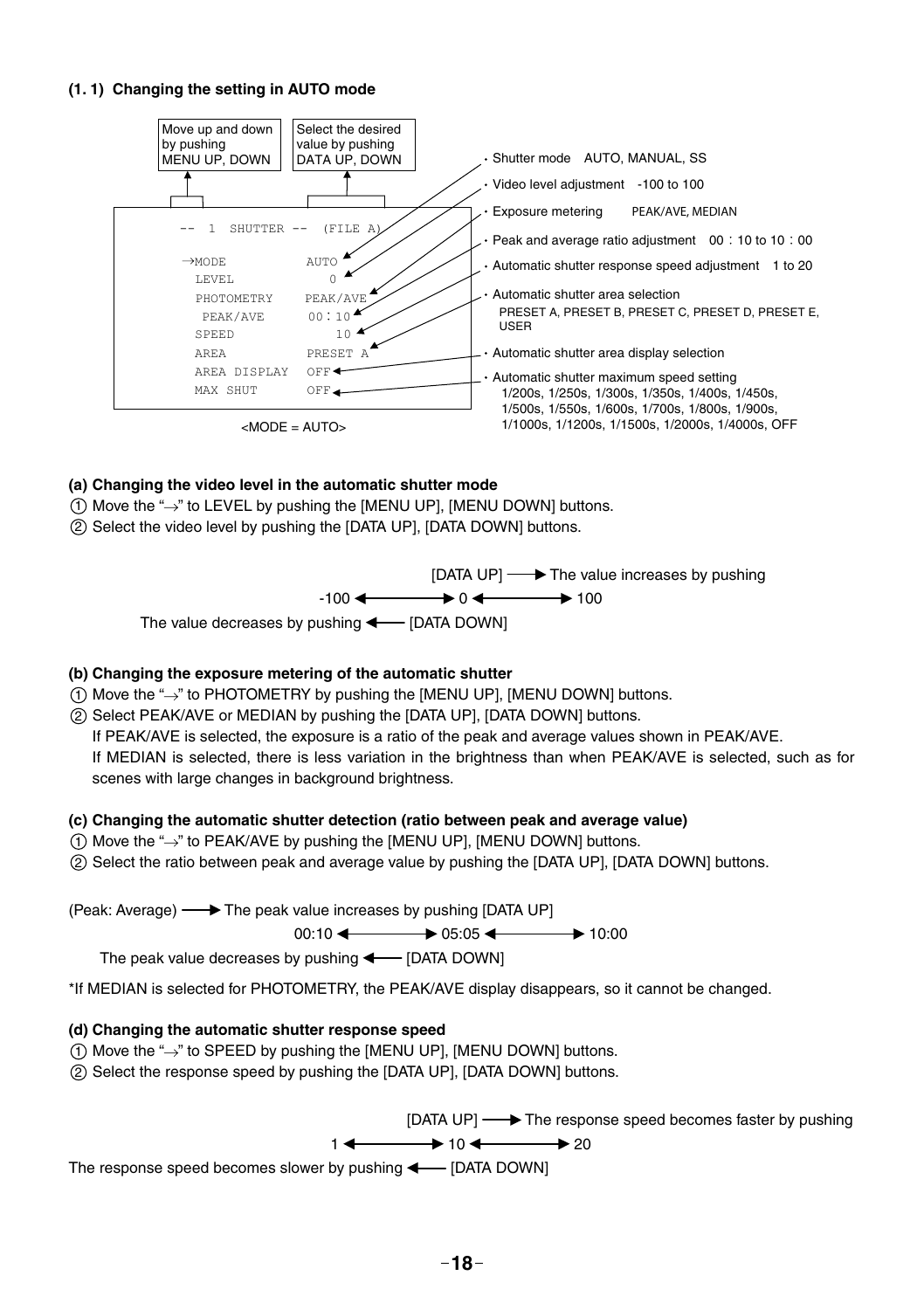#### **(e) Changing the automatic shutter response speed**

 $(1)$  Move the " $\rightarrow$ " to AREA by pushing the [MENU UP], [MENU DOWN] buttons.

2 Select the measurement light area by pushing the [DATA UP], [DATA DOWN] buttons.



**The available picture area is shown by the shading correction on the screen that is divided into 64 individual sections.**



#### **(f) Confi rming the contents of the measurement light area selected by the automatic shutter**

- $(1)$  Move the " $\rightarrow$ " to AREA DISPLAY by pushing the [MENU UP], [MENU DOWN] buttons.
- 2 Area screen appears by pushing the [DATA UP], [DATA DOWN] buttons.

When AREA is set to USER, the setting can be changed on the area menu. When changing the area, refer to the item "7.2 (10) Setting USER area".

3 Push the [DISP] button to return to the menu.

#### **(g) Setting of maximum auto shutter speed**

- $(1)$  Move the " $\rightarrow$ " to MAX SHUT by pushing the [MENU UP], [MENU DOWN] buttons.
- 2 Select the shutter speed by pushing the [DATA UP], [DATA DOWN] buttons.

#### [DATA UP]

1/200s 21/250s 21/300s 21/350s 21/400s 21/450s 21/500s 21/550s 21/600s 21/600s 21/900s 21/1000s 21/1200s 21/1500s 21/2000s 21/4000s 20FF - [DATA DOWN]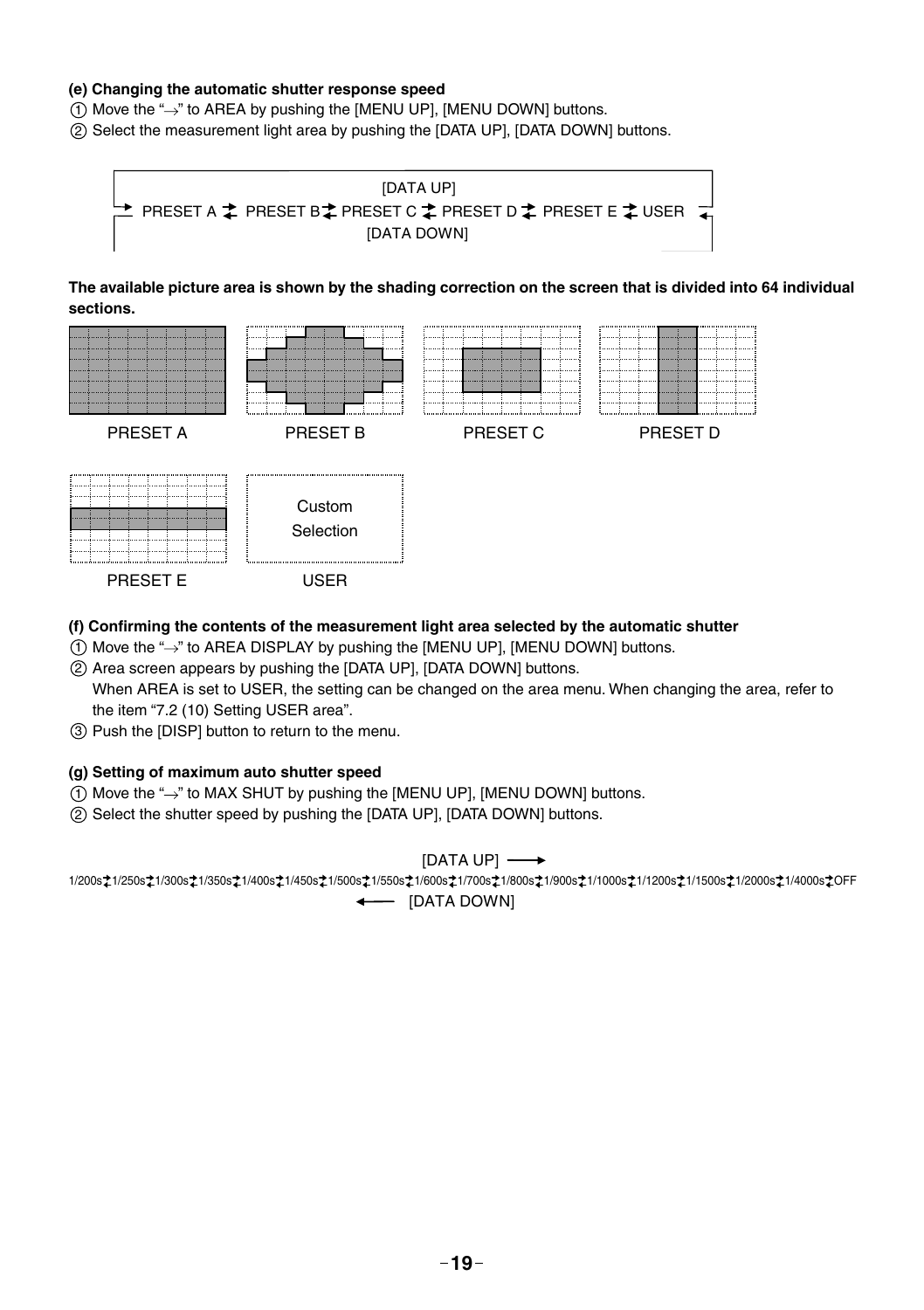#### **(1. 2) Changing the setting in MANUAL mode**



 $|MODE| = MANU|A| >$ 

#### **(a) Changing the shutter speed**

 $(1)$  Move the " $\rightarrow$ " to MANUAL by pushing the [MENU UP], [MENU DOWN] buttons.

2 Select the shutter speed by pushing the [DATA UP], [DATA DOWN] buttons.

 $\leftarrow$  [DATA DOWN]  $[DATA UP] \longrightarrow$ OFF ‡1/100s ‡1/125s ‡1/250s ‡1/500s ‡1/1000s ‡1/2000s ‡1/3000s ≵1/4000s ‡1/5000s ‡1/10000s

**(1. 3) Changing the setting in SS (Synchro. Scan) mode**



 $<$ MODE = SS $>$ 

#### **(a) Changing the Synchro. Scan setting**

- $(1)$  Move the " $\rightarrow$ " to SYNCHRO SCAN by pushing the [MENU UP], [MENU DOWN] buttons.
- 2 Select the Synchro. Scan by pushing the [DATA UP], [DATA DOWN] buttons.

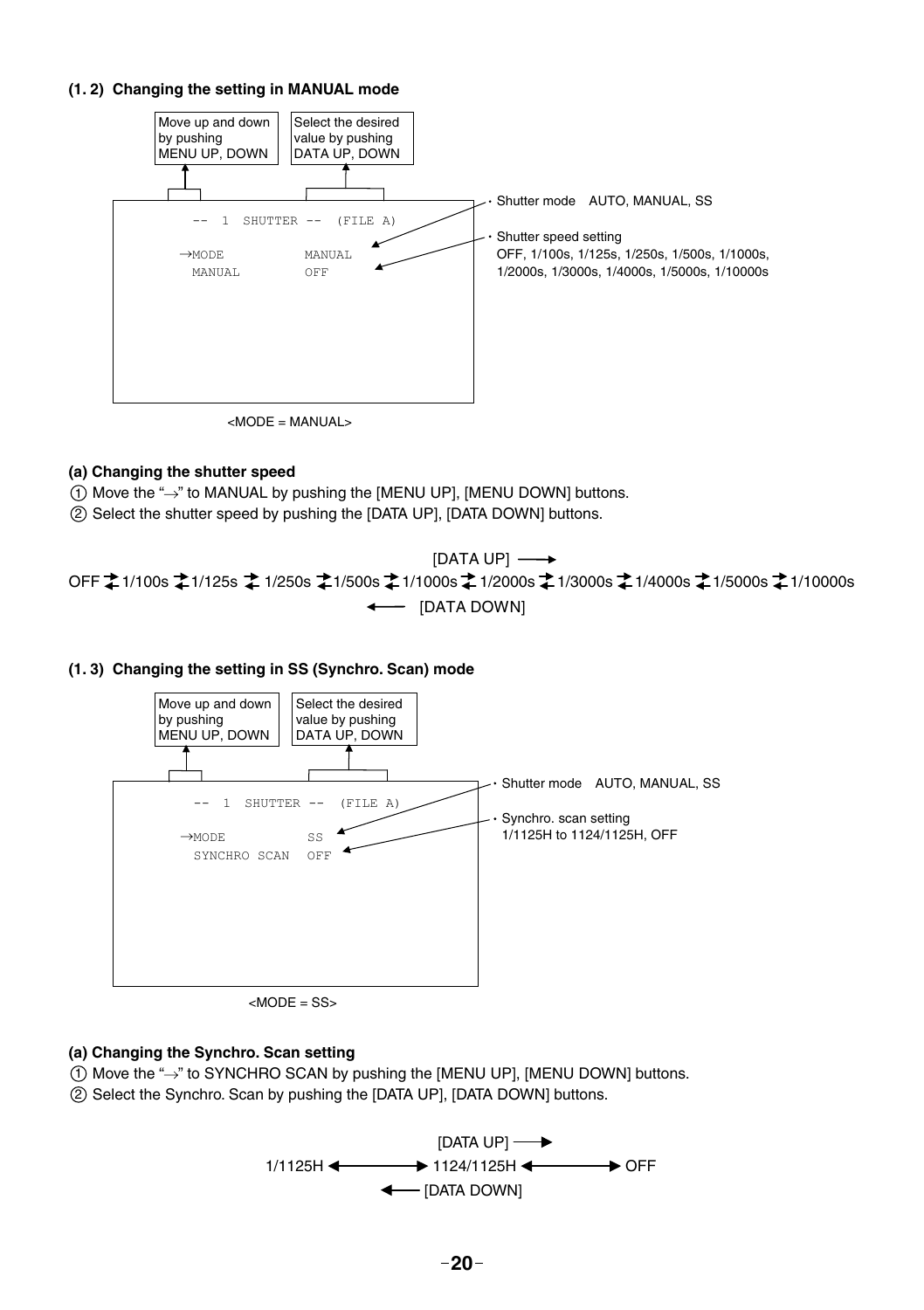#### **( 2 ) GAIN (Video gain)**

GAIN has three modes; AUTO, MANUAL, OFF.

Move the "->" to MODE, push the [DATA UP], [DATA DOWN], and select one of the three modes: AUTO, MANUAL, OFF. In the OFF mode, gain is fixed to 0dB.

#### **(2. 1) Changing the setting in AUTO (AGC: Automatic gain control) mode**



#### **(a) Changing the maximum gain**

- $(1)$  Move the " $\rightarrow$ " to MAX GAIN by pushing the [MENU UP], [MENU DOWN] buttons.
- 2 Select the desired value of AGC maximum gain by pushing the [DATA UP], [DATA DOWN] buttons.



#### **(b) Changing the minimum gain**

- $(1)$  Move the " $\rightarrow$ " to MIN GAIN by pushing the [MENU UP], [MENU DOWN] buttons.
- 2 Select the desired value of AGC minimum gain by pushing the [DATA UP], [DATA DOWN] buttons.



#### **(2. 2) Changing gain in MANUAL mode**

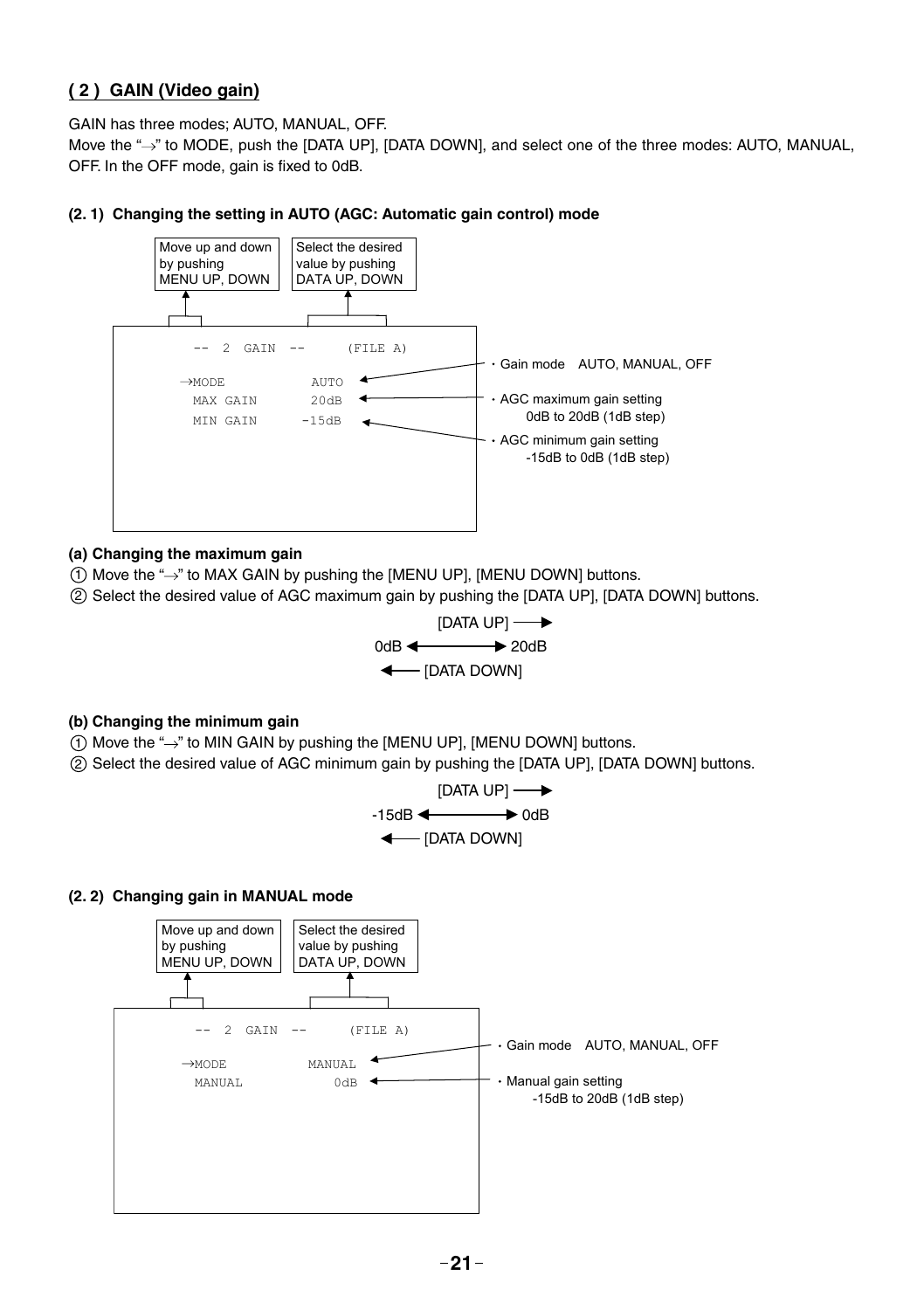$(1)$  Move the " $\rightarrow$ " to MANUAL by pushing the [MENU UP], [MENU DOWN] buttons.

2 Select the desired value of manual gain by pushing the [DATA UP], [DATA DOWN] buttons.



#### **( 3 ) WHT BAL (White balance)**

The WHT BAL has two modes; AWB, MANUAL. Move the "->" to MODE, push the [DATA UP], [DATA DOWN], and select one of the two modes: AWB, MANUAL.

#### **(3. 1) Changing the setting in AWB (Automatic White Balance) mode**



#### **(a) Changing color temperature setting**

- $(1)$  Move the " $\rightarrow$ " to C.TEMP by pushing the [MENU UP]. [MENU DOWN] buttons.
- 2 Select either 3200K or 5600K by pushing the [DATA UP], [DATA DOWN] buttons.

#### **(b) Changing R PAINT**

- $(1)$  Move the " $\rightarrow$ " to R PAINT by pushing the [MENU UP], [MENU DOWN] buttons.
- 2 Select the desired value of red paint by pushing the [DATA UP], [DATA DOWN] buttons.



#### **(c) Changing B PAINT**

- $(1)$  Move the " $\rightarrow$ " to B PAINT by pushing the [MENU UP], [MENU DOWN] buttons.
- 2 Select the desired value of blue paint by pushing the [DATA UP], [DATA DOWN] buttons.

[DATA UP]  $\longrightarrow$  Blue is increased.  $-10 \leftarrow 0 \leftarrow 10$ Blue is decreased.  $\longleftarrow$  [DATA DOWN]

#### **(d) Changing the contents of the zone area selected by AWB**

- $(1)$  Move the " $\rightarrow$ " to AREA DISP by pushing the [MENU UP], [MENU DOWN] buttons.
- 2 Select the desired area by pushing the [DATA UP], [DATA DOWN] buttons.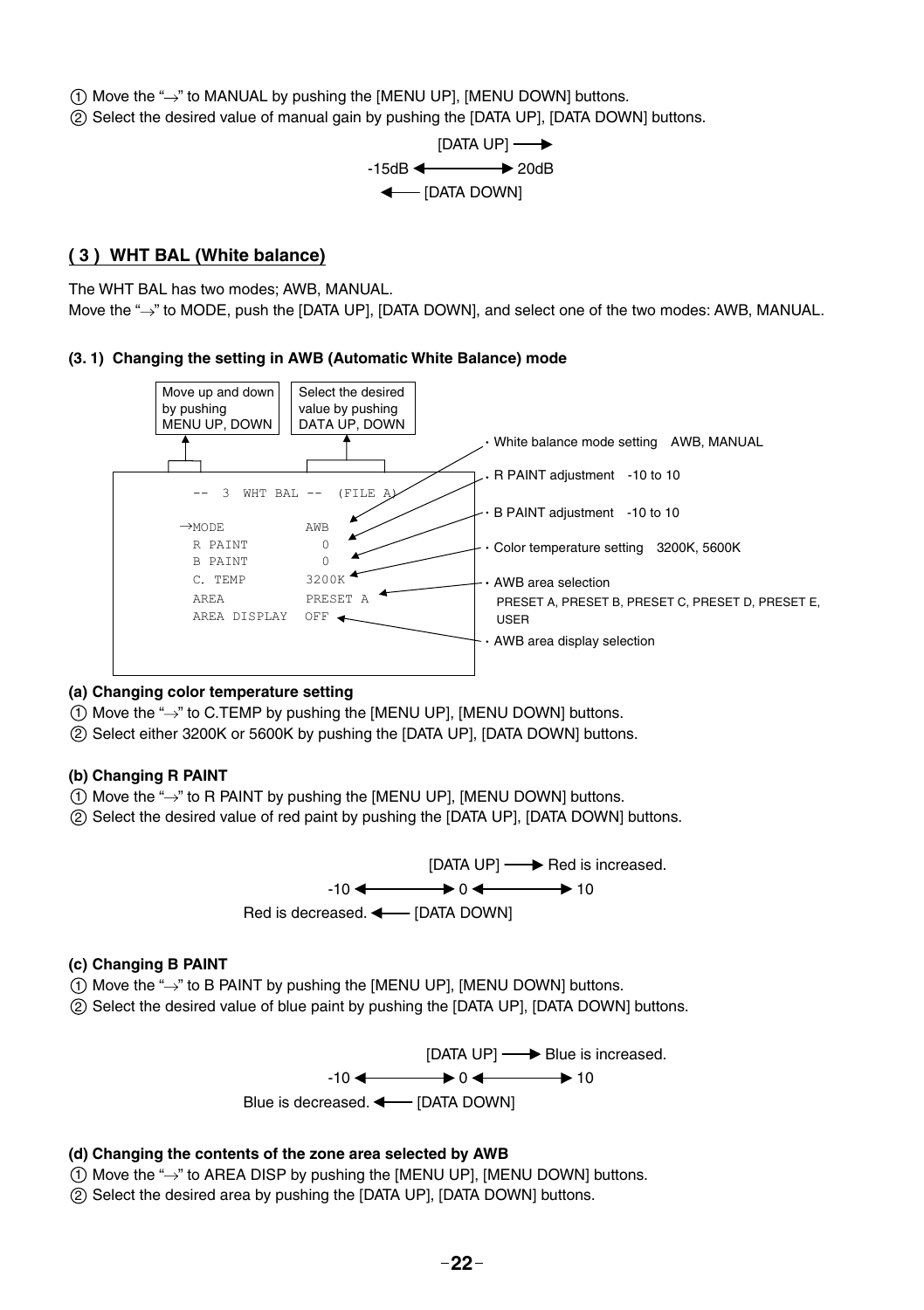

(e) Confirming the contents of the zone area selected by AWB

- $(1)$  Move the " $\rightarrow$ " to AREA DISP by pushing the [MENU UP], [MENU DOWN] buttons.
- 2 Area screen appears by pushing the [DATA UP], [DATA DOWN] buttons.

When AREA is set to USER, the setting can be changed on the area menu. When changing the area, refer to the item "7.2 (10) Setting USER area".

3 Push the [DISP] button to return to the menu.

#### **(3. 2) Changing gain in MANUAL mode**



#### **(a) Changing the red gain**

- $(1)$  Move the " $\rightarrow$ " to R GAIN by pushing the [MENU UP], [MENU DOWN] buttons.
- 2 Select the desired value of red gain by pushing the [DATA UP], [DATA DOWN] buttons.



#### **(b) Changing the blue gain**

- $(1)$  Move the " $\rightarrow$ " to B GAIN by pushing the [MENU UP], [MENU DOWN] buttons.
- 2 Select the desired value of blue gain by pushing the [DATA UP], [DATA DOWN] buttons.

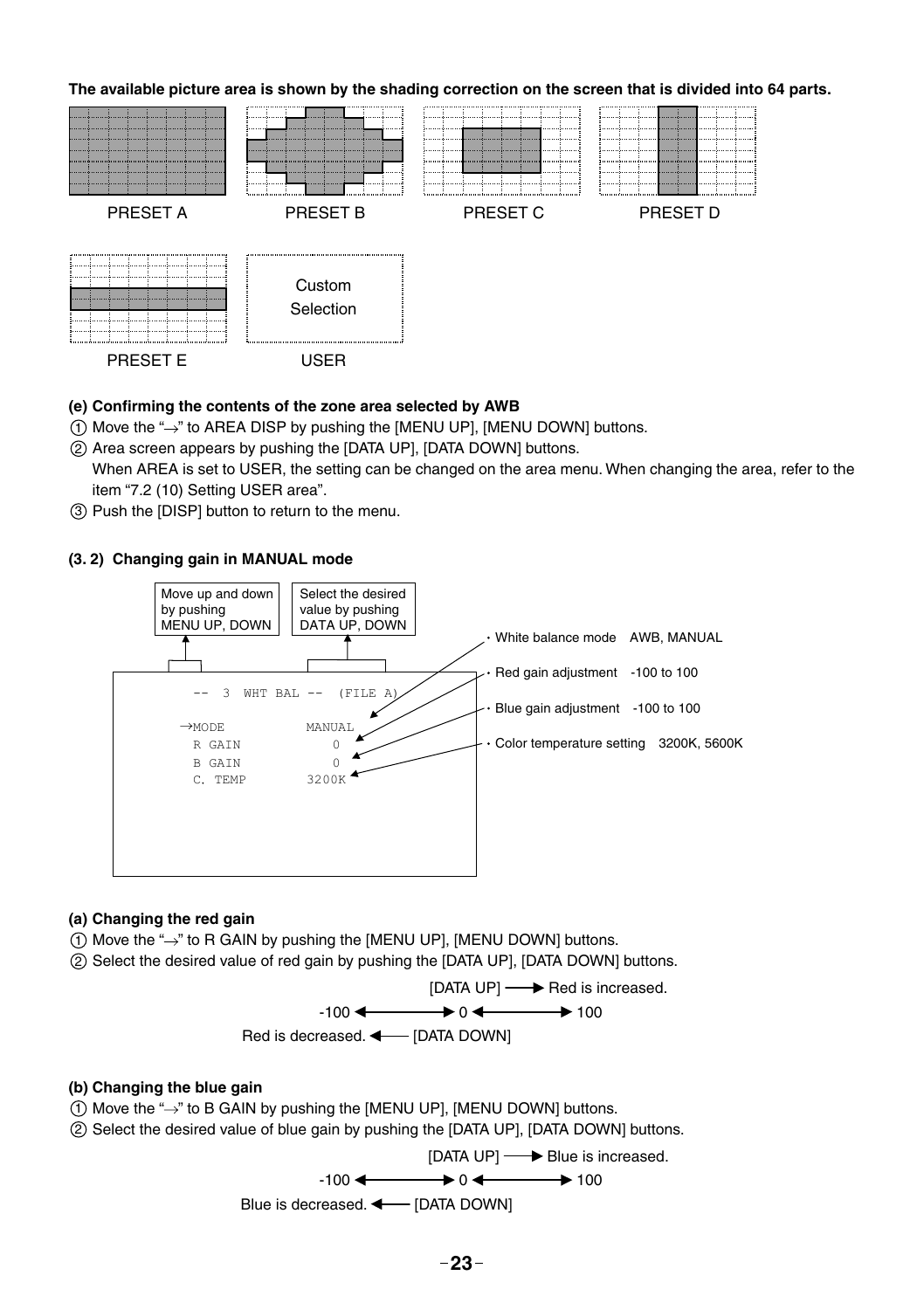#### **( 4 ) PROCESS1**



#### **(4. 1) Changing gamma correction ON/OFF**

 $(1)$  Move the " $\rightarrow$ " to GAMMA ON/OFF by pushing the [MENU UP], [MENU DOWN] buttons.

2 Select either ON or OFF by pushing the [DATA UP], [DATA DOWN] buttons.

When ON is selected, menu will show the GAMMA, BLACK GAMMA, KNEE POINT and KNEE SLOPE selections. When OFF is selected, GAMMA, BLACK GAMMA, KNEE POINT and KNEE SLOPE are not displayed. So the setting for GAMMA, BLACK GAMMA, KNEE POINT and KNEE SLOPE cannot be made.



Menu when GAMMA OFF is selected.

#### **(4. 2) Changing gamma correction level**

- 1 Move the " " to GAMMA by pushing the [MENU UP], [MENU DOWN] buttons.
- 2 Select the desired value of gamma correction level by pushing the [DATA UP], [DATA DOWN] buttons.



\* When OFF is selected in GAMMA ON/OFF selection line, the GAMMA display disappears, so it cannot be changed.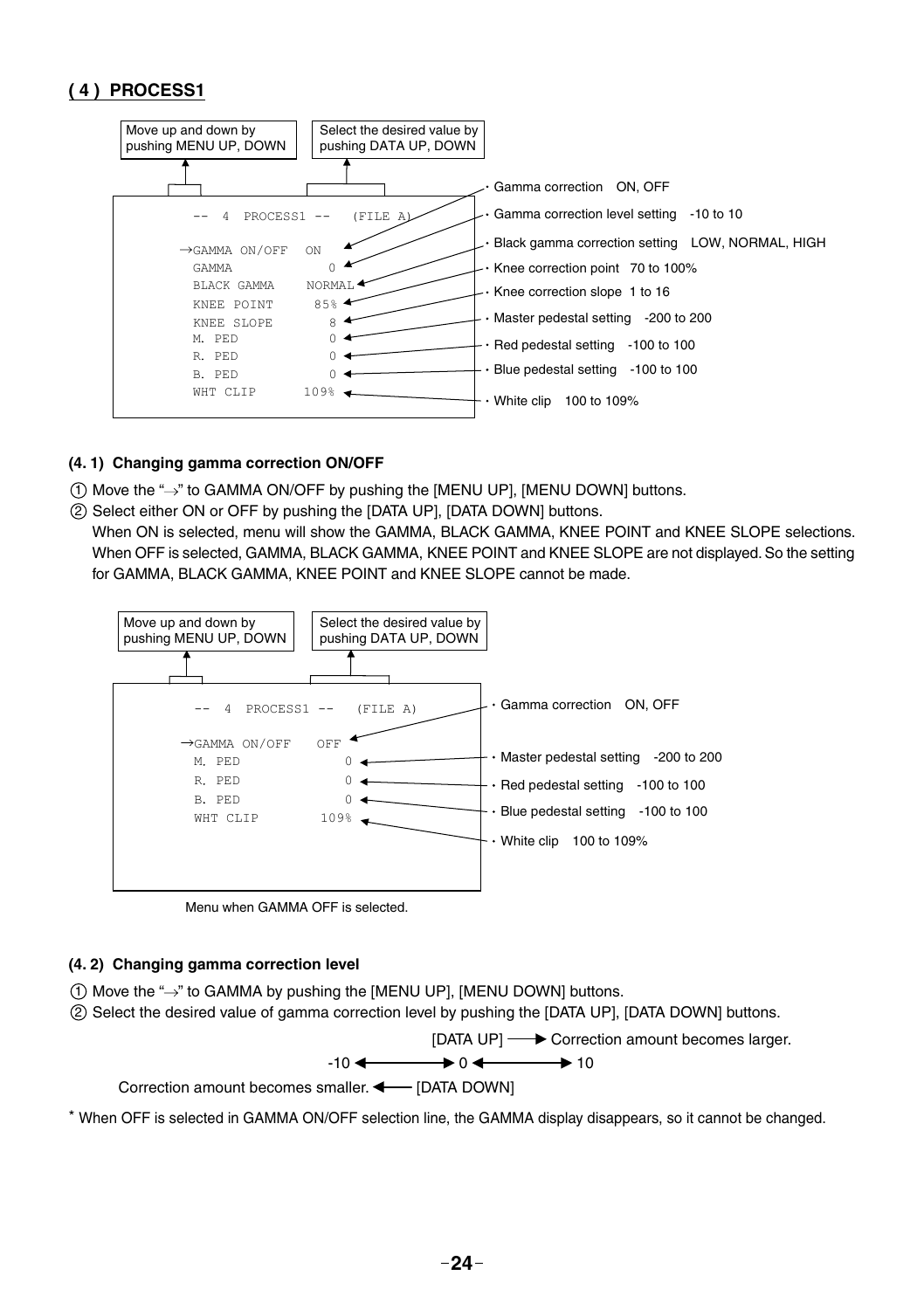#### **(4. 3) Changing black gamma correction level**

 $(1)$  Move the " $\rightarrow$ " to BLACK GAMMA by pushing the [MENU UP], [MENU DOWN] buttons.

2 Select black gamma correction by pushing the [DATA UP], [DATA DOWN] buttons.



\* When OFF is selected in GAMMA ON/OFF selection line, the display BLACK GAMMA turns off automatically. So the black gamma correction level cannot be changed.

#### **(4. 4) Changing the knee correction point**

 $(1)$  Move the " $\rightarrow$ " to KNEE POINT by pushing the [MENU UP], [MENU DOWN] buttons.

2 Select the knee correction point by pushing the [DATA UP], [DATA DOWN] buttons.

[DATA UP] 
$$
\longrightarrow
$$
  
70%  $\uparrow$  75%  $\uparrow$  80%  $\uparrow$  85%  $\uparrow$  90%  $\uparrow$  95%  $\uparrow$  100%  $\longleftarrow$  [DATA DOWN]

\* When OFF is selected for GAMMA ON/OFF, the KNEE POINT display disappears, so it cannot be changed.

#### **(4. 5) Changing the knee correction slope**

 $(1)$  Move the " $\rightarrow$ " to KNEE SLOPE by pushing the [MENU UP], [MENU DOWN] buttons.

2 Select the knee correction slope by pushing the [DATA UP], [DATA DOWN] buttons.

$$
1 \leftarrow \qquad \qquad [\text{DATA UP}] \longrightarrow 16
$$
\n
$$
\leftarrow \qquad [\text{DATA DOWN}]
$$

\* When OFF is selected in GAMMA ON/OFF the KNEE SLOPE display disappears, so it cannot be changed.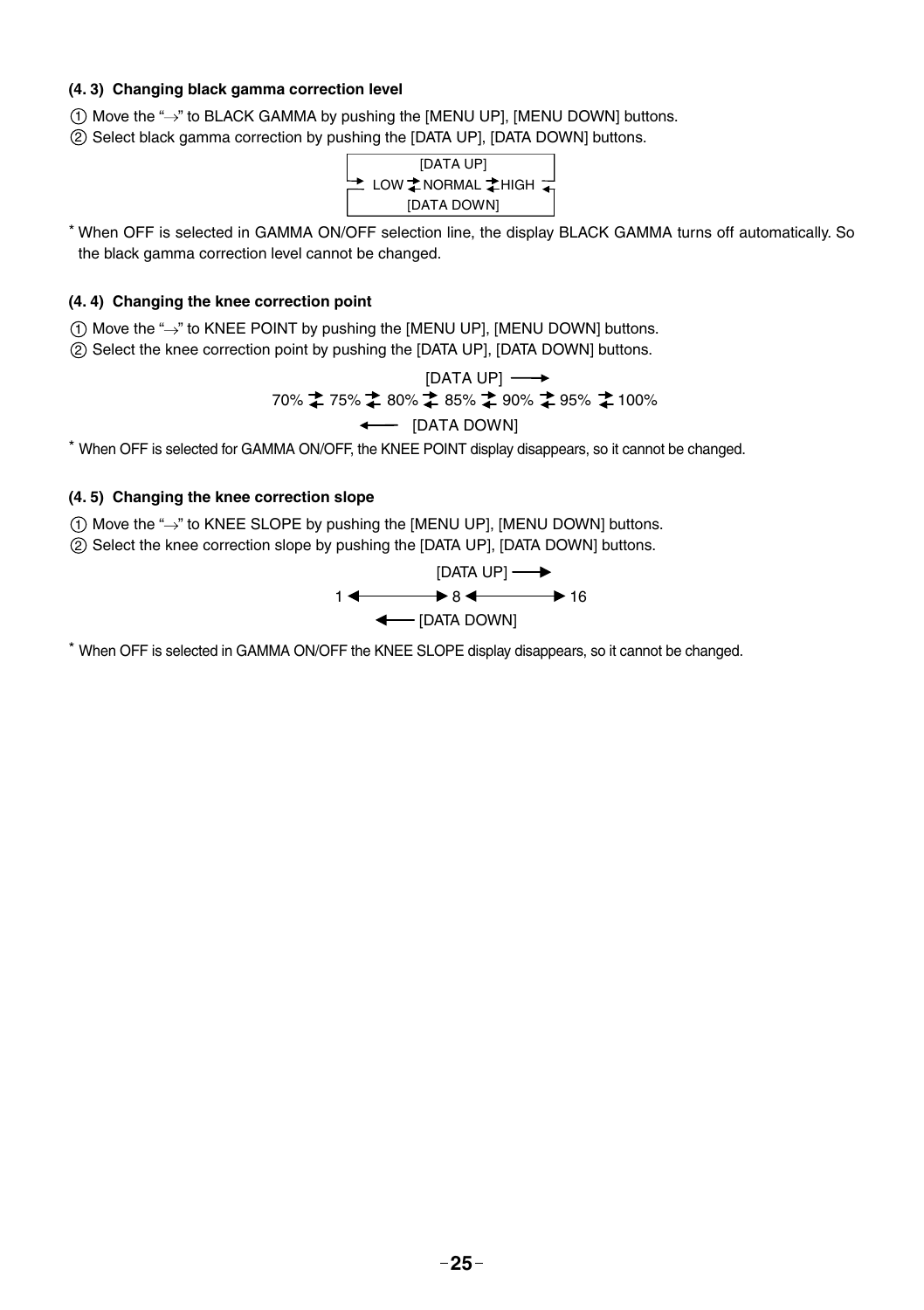#### **(4. 6) Changing pedestal**

#### **(a) Changing master pedestal**

- $(1)$  Move the " $\rightarrow$ " to M. PED by pushing the [MENU UP], [MENU DOWN] buttons.
- 2 Select the desired value of the master pedestal by pushing the [DATA UP], [DATA DOWN] buttons.



#### **(b) Changing R. PED (red pedestal)**

- $(1)$  Move the " $\rightarrow$ " to R. PED by pushing the [MENU UP], [MENU DOWN] buttons.
- 2 Select the desired value of red pedestal by pushing the [DATA UP], [DATA DOWN] buttons.

$$
[DATA UP] \longrightarrow R. PED rises
$$
  
-100  $\longleftarrow$  0  $\longleftarrow$  100  
R. PED decreases  $\longleftarrow$  [DATA DOWN]

#### **(c) Changing B. PED (blue pedestal)**

- $(1)$  Move the " $\rightarrow$ " to B. PED by pushing the [MENU UP], [MENU DOWN] buttons.
- 2 Select the desired value of blue pedestal by pushing the [DATA UP], [DATA DOWN] buttons.



#### **(4. 7) Change of white clip**

- $(1)$  Move the " $\rightarrow$ " to WHT CLIP by pushing the [MENU UP], [MENU DOWN] buttons.
- 2 Select the white clip level by pushing the [DATA UP], [DATA DOWN] buttons.

$$
[DATA UP] \longrightarrow
$$
  
100% 
$$
\leftarrow
$$
 109%  

$$
\leftarrow
$$
 [DATA Down]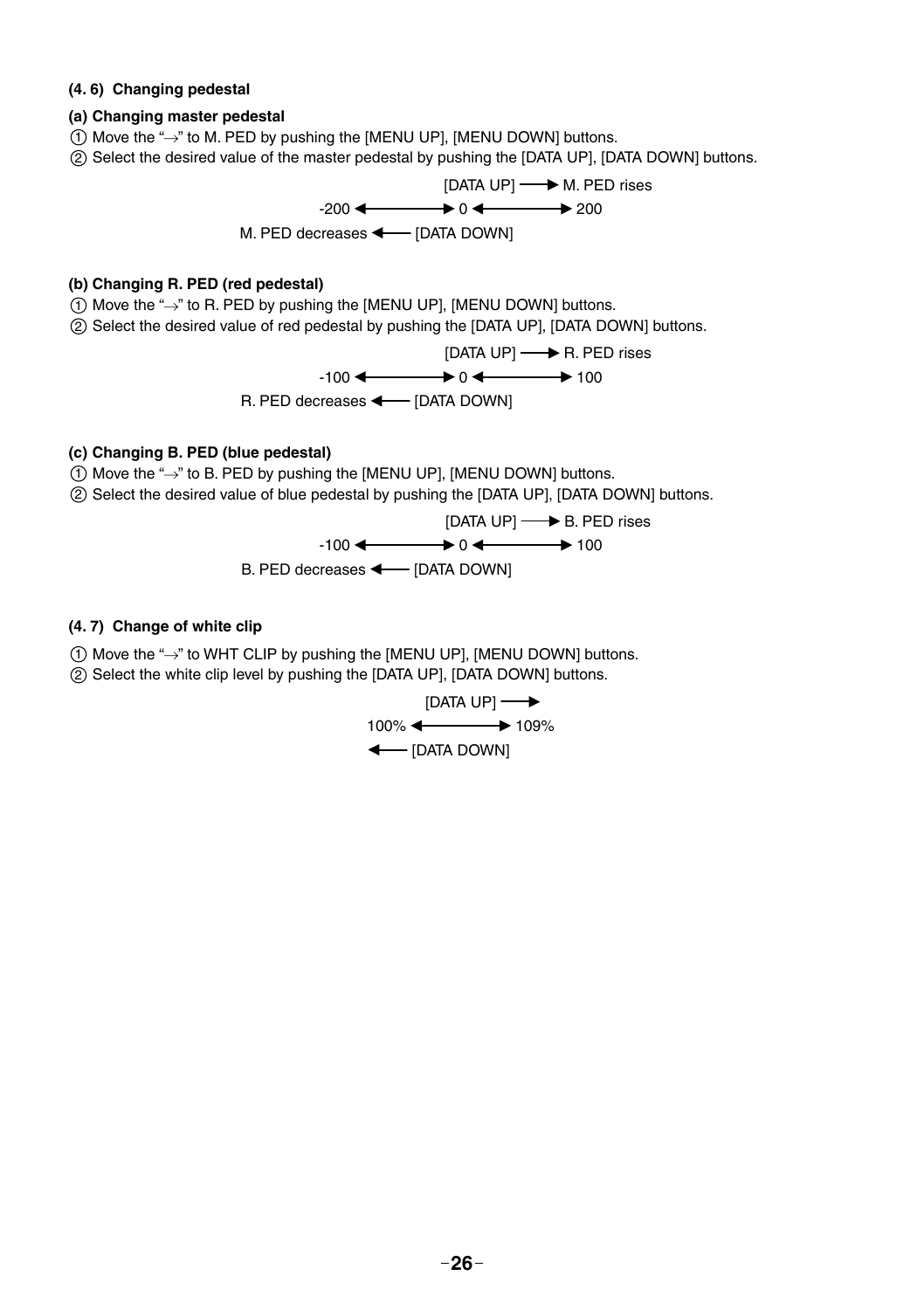#### **( 5 ) PROCESS2**



#### **(5. 1) Changing detail (outline) gain**

- $(1)$  Move the " $\rightarrow$ " to DTL GAIN by pushing the [MENU UP], [MENU DOWN] buttons.
- 2 Select the desired value of the detail gain by pushing the [DATA UP], [DATA DOWN] buttons.





#### **(5. 2) Change of detail boost frequency**

- 1 This is the item for setting the screen outline thickness.
- $(2)$  Move the " $\rightarrow$ " to DTL FREQ by pushing the [MENU UP], [MENU DOWN] buttons. Select the detail boost frequency by pushing the [DATA UP], [DATA DOWN] buttons.



#### **(5. 3) Change of horizontal and vertical detail balance**

- 1 This is the item for changing the ratio of the vertical detail quantity to the horizontal one.
- ② Move the "→" to HV BALANCE by pushing the [MENU UP], [MENU DOWN] buttons. Select the vertical detail quantity by pushing the [DATA UP], [DATA DOWN] buttons.

```
[DATA UP] \longrightarrow The vertical detail becomes larger
```

$$
8/16 \leftarrow \longrightarrow 16/16 \leftarrow \longrightarrow 24/16
$$

The vertical detail becomes smaller  $\leftarrow$  [DATA DOWN]

#### **(5. 4) Changing DNR (Digital Noise Reduction)**

- $(1)$  Move the " $\rightarrow$ " to DNR by pushing the [MENU UP], [MENU DOWN] buttons.
- 2 Select either ON or OFF by pushing the [DATA UP], [DATA DOWN] buttons.

#### **Note:**

When DNR is set to ON, noise is reduced, but shooting a fast moving object may affect the video clarity.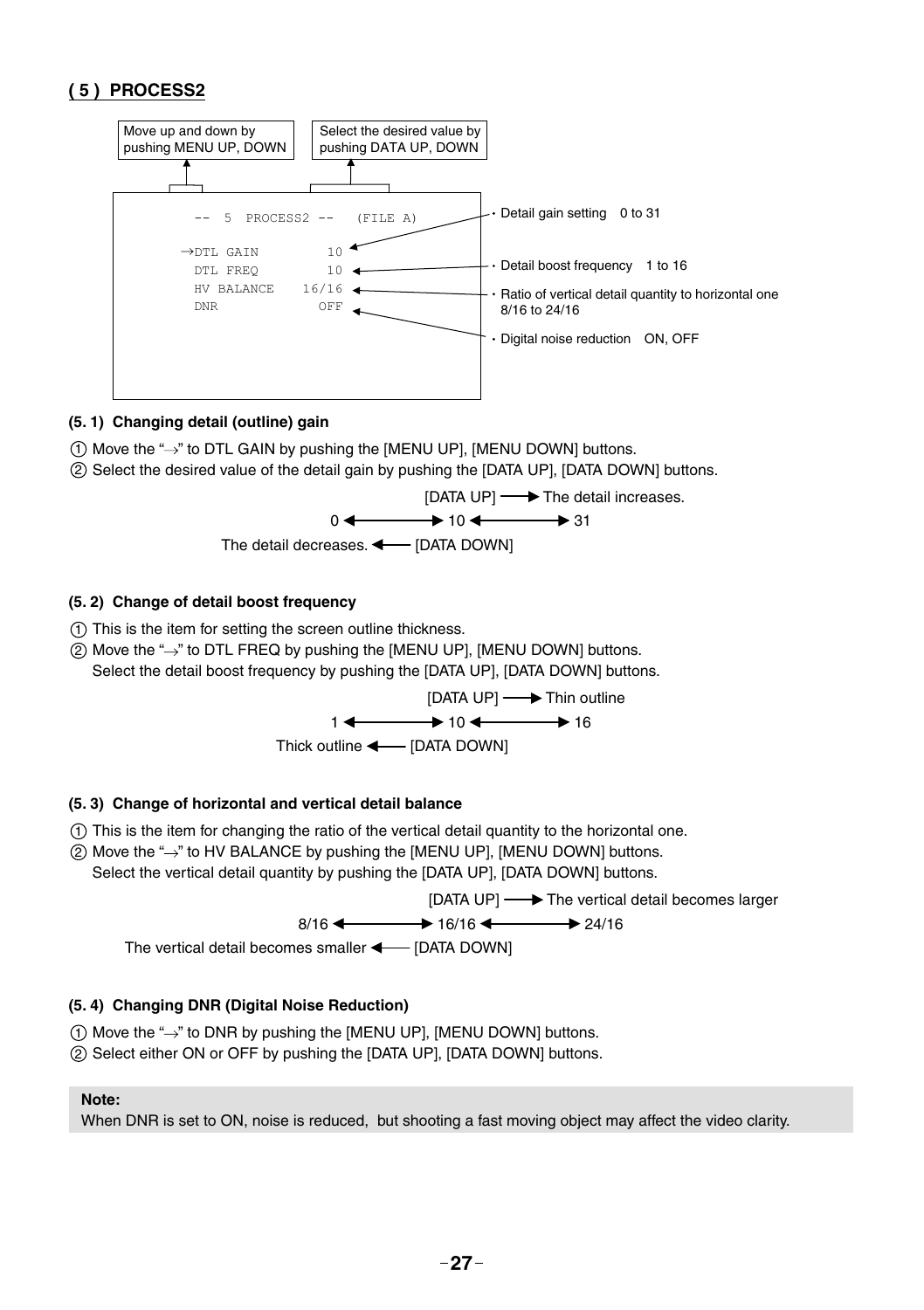#### **( 6 ) PROCESS3**



#### **(6. 1) Changing matrix color correction ON/OFF**

- $(1)$  Move the " $\rightarrow$ " to MATRIX by pushing the [MENU UP], [MENU DOWN] buttons.
- 2 Select either ON or OFF by pushing the [DATA UP], [DATA DOWN] buttons.

#### **(6. 2) Selection of color for correction**

- $(1)$  Move the " $\rightarrow$ " to COLOR by pushing the [MENU UP], [MENU DOWN] buttons.
- 2 Select the correction color by pushing the [DATA UP], [DATA DOWN] buttons.



\* If the matrix color correction is OFF, correction color cannot be selected.

#### **(6. 3) Changing HUE and GAIN of selected color**

- $(1)$  Move the " $\rightarrow$ " to the desired item by pushing the [MENU UP], [MENU DOWN] buttons.
- 2 Select the desired value of color by pushing the [DATA UP], [DATA DOWN] buttons.



\* If the matrix color correction is OFF, correction color cannot be selected.

#### **(6. 4) Changing the total Chroma gain (simultaneously for all colors in the matrix)**

- $(1)$  Move the " $\rightarrow$ " to CHROMA by pushing the [MENU UP], [MENU DOWN] buttons.
- 2 Change the chroma gain by pushing the [DATA UP], [DATA DOWN] buttons.

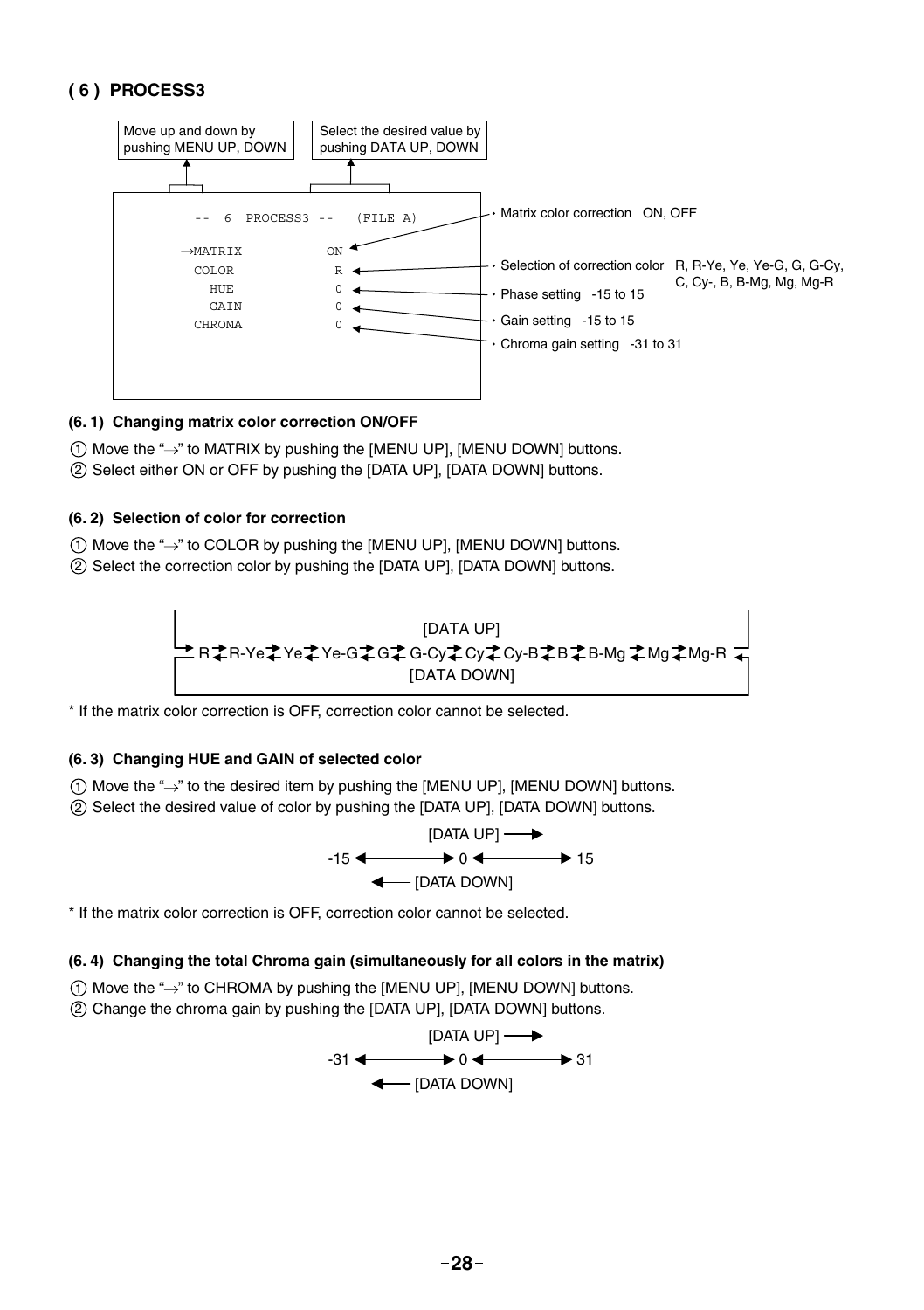#### **( 7 ) SYNC**

When an external sync signal is input, the display changes from INT (internal sync) to EXT. (external sync) automatically.

 $INT \longleftrightarrow EXT$ 

#### **(7. 1) INT screen**



#### **(7. 2) Changing EXT. setting**



#### **(a) Adjusting horizontal phase**

When in EXT mode, the " $\rightarrow$ " will be at H PHASE.

Select the desired value of horizontal phase by pushing the [DATA UP], [DATA DOWN] buttons.



\* If the phase difference is big, keep pressing [DATA UP]/[DATA DOWN] button for a while. This will make the setting change by increments of ten.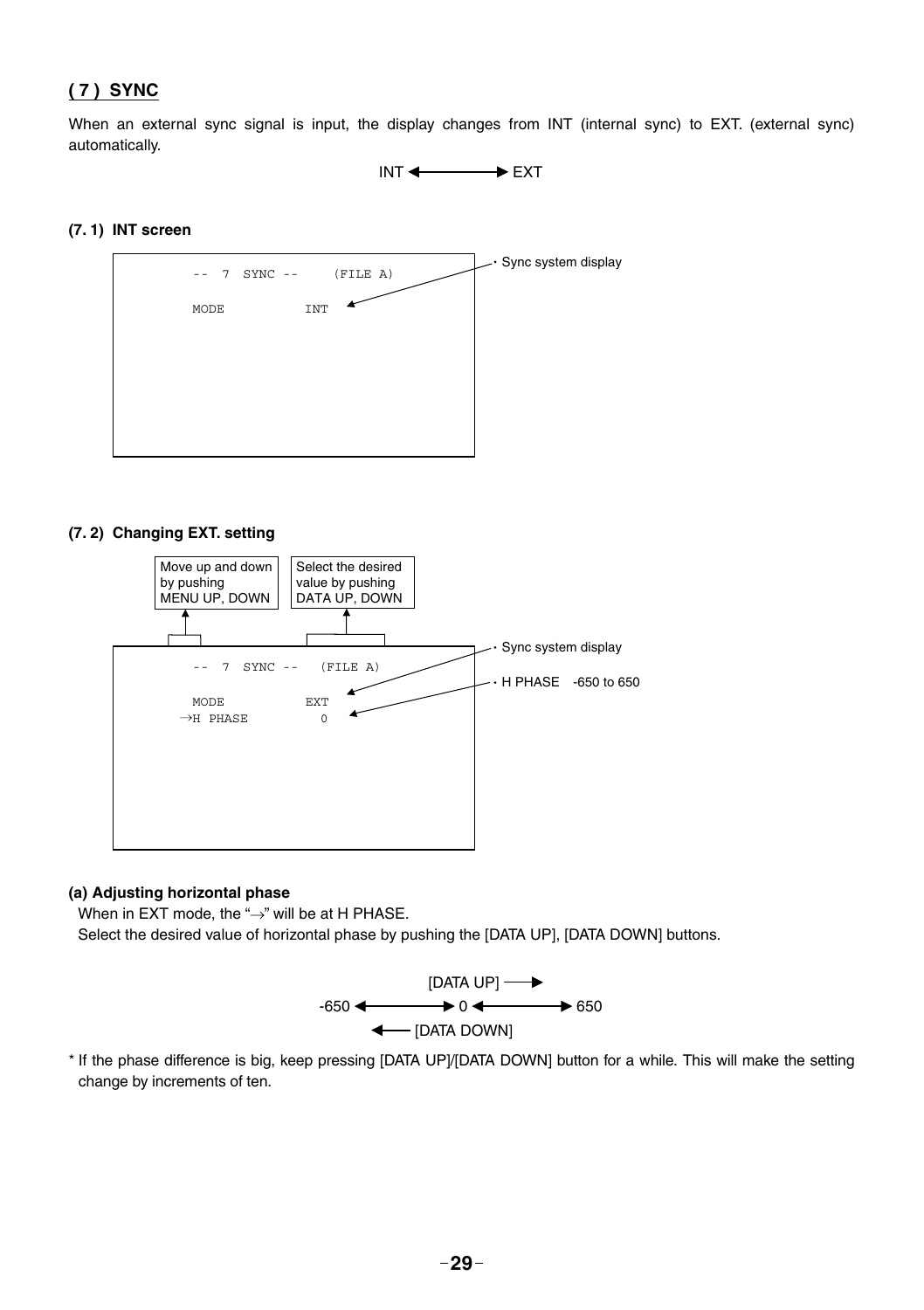#### **( 8 ) OPTION1**



#### **(8. 1) Changing shading correction mode**

- $(1)$  Move the " $\rightarrow$ " to SHADING by pushing the [MENU UP], [MENU DOWN] buttons.
- 2 Select SET, MANUAL or OFF by pushing the [DATA UP], [DATA DOWN] buttons.

#### **(8. 2) Changing manual shading correction mode**

- $(1)$  Move the " $\rightarrow$ " to MANUAL by pushing the [MENU UP], [MENU DOWN] buttons.
- 2 Select the desired value of manual shading correction by pushing the [DATA UP], [DATA DOWN] buttons.



\* When the shading correction mode is set to anything other than MANUAL, the display turns off, and the setting cannot be adjusted.



Menu when SHADING MANUAL is selected

#### **(8. 3) Changing detail signal output**

- $(1)$  Move the " $\rightarrow$ " to DTL OUT by pushing the [MENU UP], [MENU DOWN] buttons.
- 2 Select either ON (detail signal only is output) or OFF (video signal) by pushing the [DATA UP], [DATA DOWN] buttons.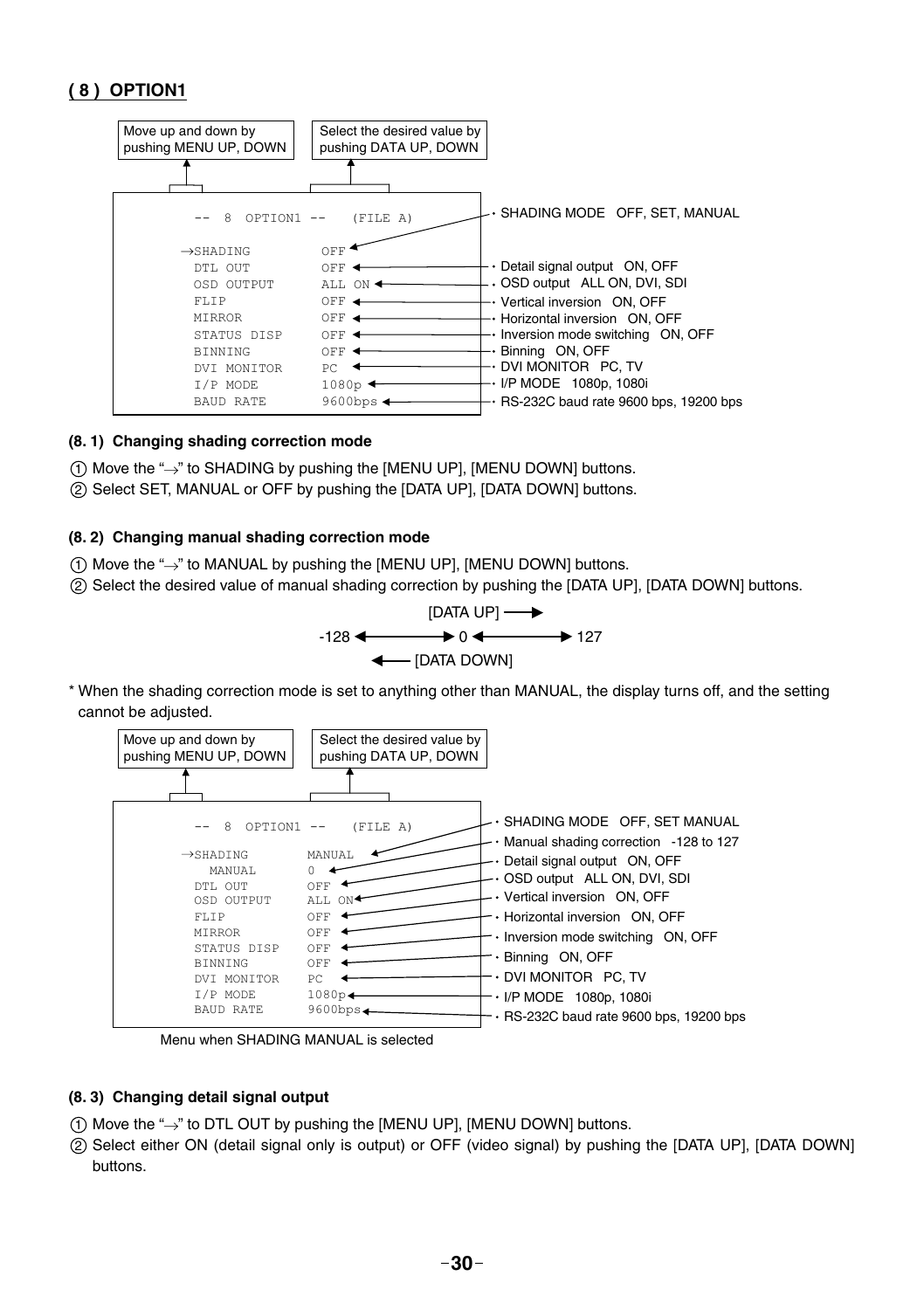#### **(8. 4) Changing OSD (On Screen Display) output**

 $(1)$  Move the " $\rightarrow$ " to OSD OUTPUT by pushing the [MENU UP], [MENU DOWN] buttons. 2 Select ALL ON or DVI or SDI by pushing the [DATA UP], [DATA DOWN] buttons.



- If set to ALL ON, display will be shown on monitor TVs that are compatible with DVI-D input or 3G/HD-SDI input.
- If set to DVI, display will be shown only on DVI-D output.
- If set to SDI, display will be shown only on 3G/HD-SDI output.

If you do not select the same OSD output as the type of monitor that is connected, the display may disappear. If this happens, turn the power off and then on, then use the procedure in 7.2 (11) "Returning to factory settings" to reset the default settings. After that, reset the other settings.

#### **(8. 5) Change of vertical inversion setting**

- $(1)$  Move the " $\rightarrow$ " to FLIP by pushing the [MENU UP], [MENU DOWN] buttons.
- 2 Select ON (Vertical inversion image appears.) or OFF by pushing the [DATA UP], [DATA DOWN] buttons.

#### **(8. 6) Change of horizontal inversion setting**

- 1 Move the " " to MIRROR by pushing the [MENU UP], [MENU DOWN] buttons.
- 2 Select ON (Horizontal inversion image appears.) or OFF by pushing the [DATA UP], [DATA DOWN] buttons.

#### **(8. 7) Switching of inversion mode display**

- $(1)$  Move the " $\rightarrow$ " to STATUS DISP by pushing the [MENU UP], [MENU DOWN] buttons.
- 2 Select ON or OFF by pushing the [DATA UP]-[DATA DOWN] buttons.

When ON is set, the setting status of vertical/horizontal inversion is displayed in the lower right part of the screen.



※ ↓ F…Vertical inversion is effective. M···Horizontal inversion is effective.

#### **(8. 8) Change of binning setting**

This is a function for increasing the sensitivity by combining (grouping) a matrix of horizontal and vertical pixels into a single group.

 $(1)$  Move the " $\rightarrow$ " to BINNING by pushing the [MENU UP], [MENU DOWN] buttons.

2 Select ON or OFF by pushing the [DATA UP]-[DATA DOWN] buttons.

#### **Note:**

Turning the binning setting ON (effective) lowers the resolution.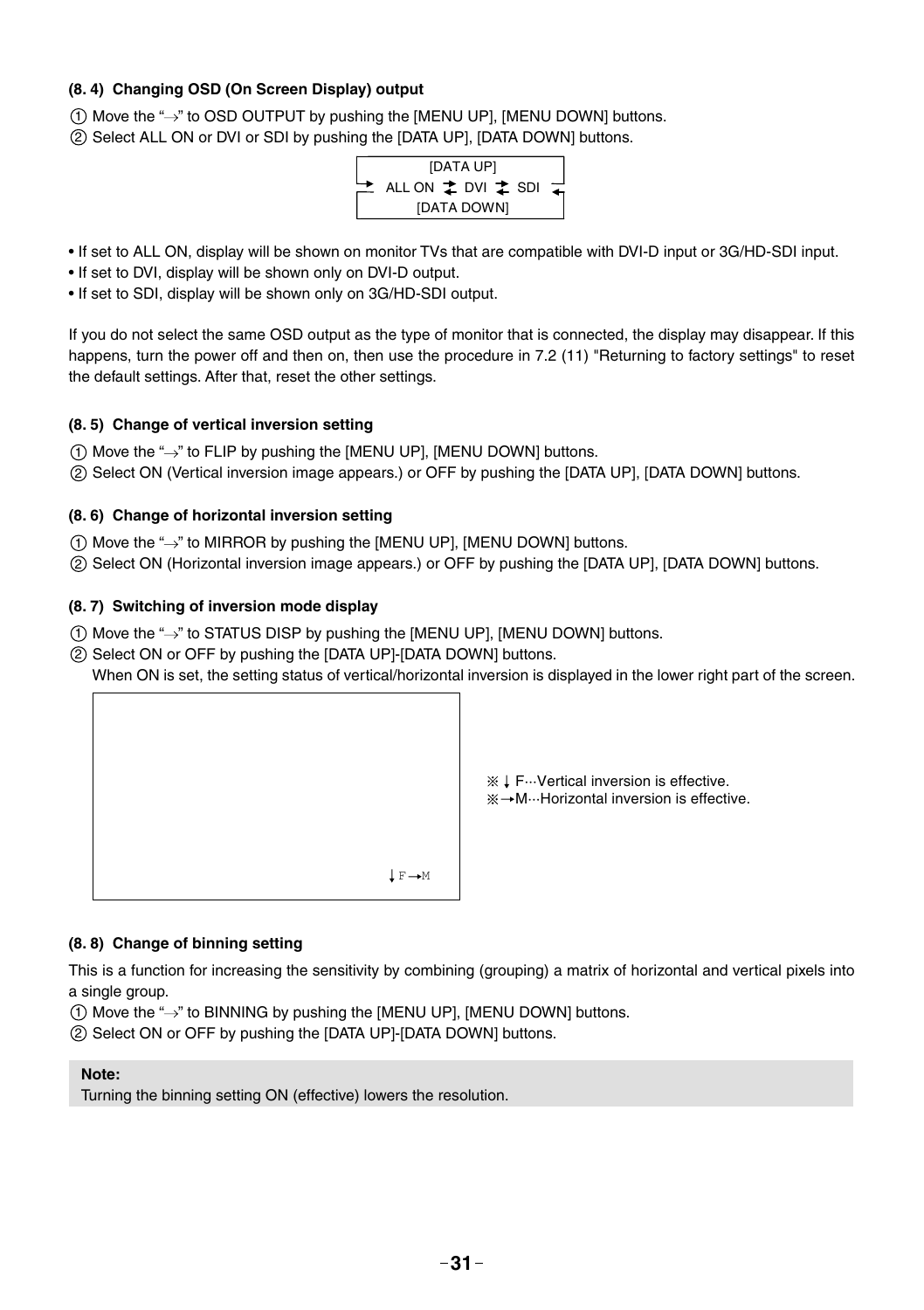#### **(8. 9) Change of DVI monitor receiver types**

 $(1)$  Move the " $\rightarrow$ " to DVI MONITOR by pushing the [MENU UP], [MENU DOWN] buttons.

- 2 Select PC or TV by pushing the [DATA UP]-[DATA DOWN] buttons
	- PC: for use of PC monitor
	- TV: for use of monitor TV

#### **(8. 10) Change of I/P mode**

Switching between Interlace and Progressive is performed.

- $(1)$  Move the " $\rightarrow$ " to I/P MODE by pushing the [MENU UP], [MENU DOWN] buttons.
- 2 Select 1080p or 1080i by pushing the [DATA UP]-[DATA DOWN] buttons.
	- 1080p:for use of 1080p (progressive)
	- 1080i: for use of 1080i (interlace)

#### **Note:**

No image will be displayed on a monitor that is not in the correct setting mode. If this is the case, refer to the item 6.6 "Switching of I/P Modes" to return the mode to the appropriate one (interlaced or progressive).

#### **(8. 11) Changing RS-232C baud rate**

 $(1)$  Move the " $\rightarrow$ " to BAUD RATE by pushing the [MENU UP], [MENU DOWN] buttons.

2 Select either 9600bps or 19200bps by pushing the [DATA UP], [DATA DOWN] buttons.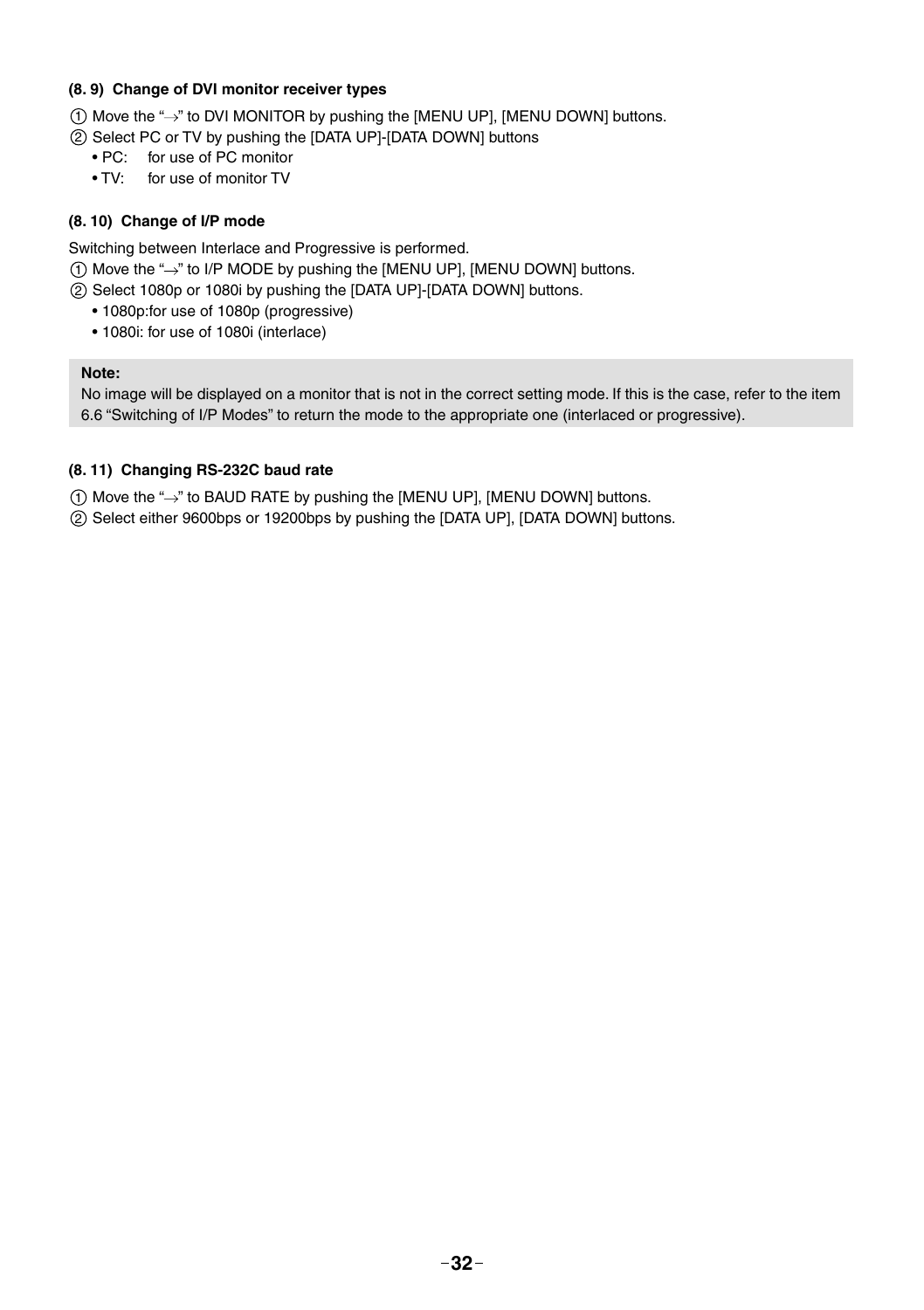#### **( 9 ) OPTION 2**



#### **(9. 1) Changing the R filter mode**

 $(1)$  Move the " $\rightarrow$ " to R FLT MODE by pushing the [MENU UP], [MENU DOWN] buttons.

2 Select ON or OFF by pushing the [DATA UP], [DATA DOWN] buttons.

\*R filter mode is effective when you are using the camera in special environments. Normally used with this turned **OFF.** 

\*Contact your supplier where you purchased the camera for information on environments in which it is effective.

#### **(9. 2) Changing the R shutter speed**

 $(1)$  Move the " $\rightarrow$ " to R SHUTTER by pushing the [MENU UP], [MENU DOWN] buttons.

2 Set up the R shutter speed by pushing the [DATA UP], [DATA DOWN] buttons.

#### [DATA UP] - $\overline{\phantom{a}}$

 $\leftarrow$  [DATA DOWN] OFF 21/100s 21/125s 21/250s 21/500s 21/1000s 21/2000s 21/3000s 21/4000s 21/5000s 21/10000s

\*If OFF is selected for R FLT MODE, the R SHUTTER display disappears, so it cannot be changed.

#### **(9. 3) Changing the R fi lter gain**

- $(1)$  Move the " $\rightarrow$ " to R FLT GAIN by pushing the [MENU UP]. [MENU DOWN] buttons.
- (2) Set up the R filter gain by pushing the [DATA UP], [DATA DOWN] buttons.

$$
[DATA UP] \longrightarrow
$$
  
-15dB  $\longleftarrow$  0  $\longleftarrow$  30dB  
 $\longleftarrow$  [DATA DOWN]

\*If OFF is selected for R FLT MODE, the R FLT GAIN display disappears, so it cannot be changed.

#### **(9. 4) Changing the R black clip**

- $(1)$  Move the " $\rightarrow$ " to R BLK CLIP by pushing the [MENU UP], [MENU DOWN] buttons.
- 2 Set up the R black clip by pushing the [DATA UP], [DATA DOWN] buttons.



\*If OFF is selected for R FLT MODE, the R BLK CLIP display disappears, so it cannot be changed.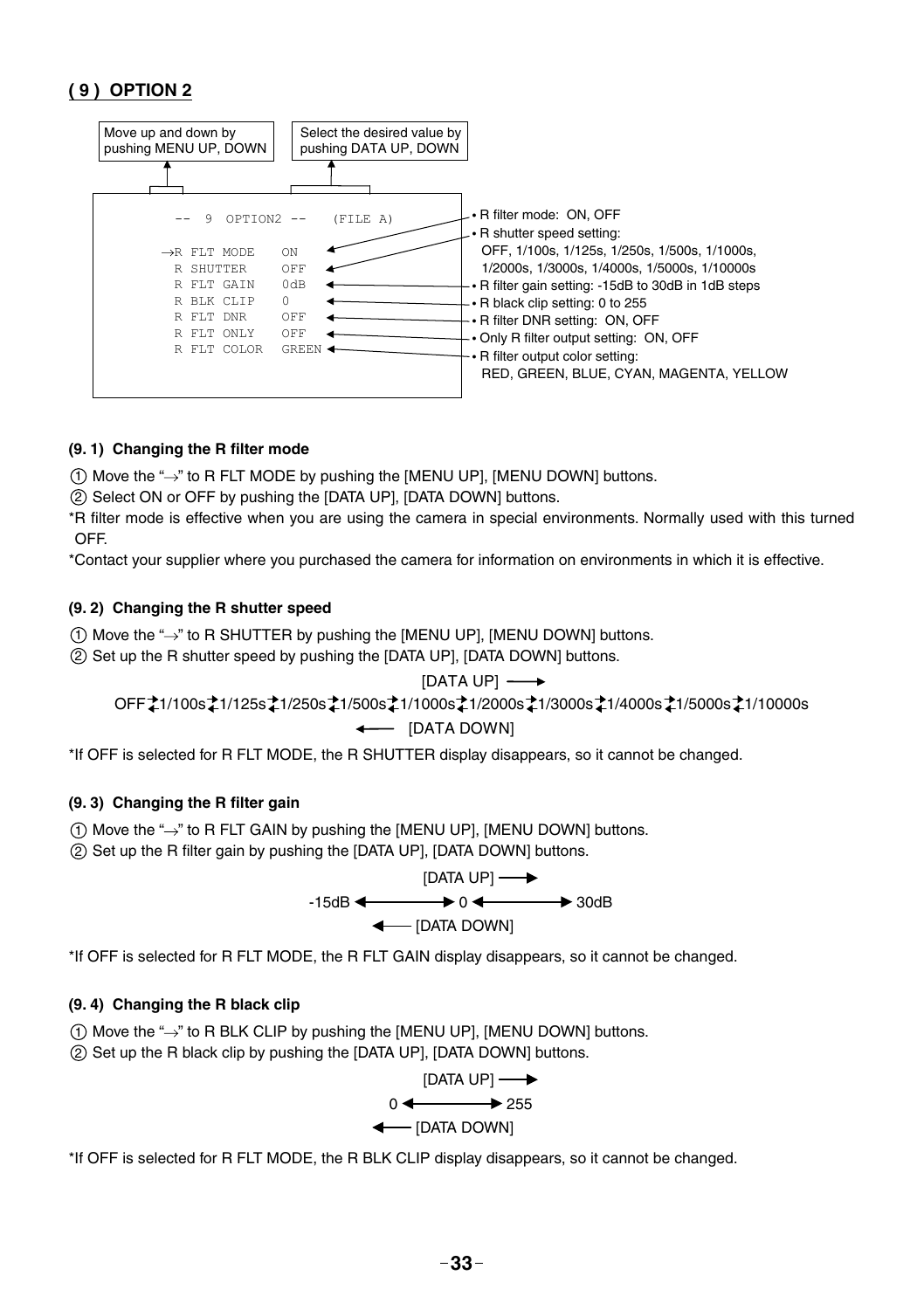#### **(9. 5) Changing the R fi lter DNR (digital noise reduction)**

 $(1)$  Move the " $\rightarrow$ " to R FLT DNR by pushing the [MENU UP], [MENU DOWN] buttons.

2 Set to ON or OFF by pushing the [DATA UP], [DATA DOWN] buttons.

\*If OFF is selected for R FLT MODE, the R FLT DNR display disappears, so it cannot be changed.

#### **(9. 6) Changing the R fi lter only output setting**

 $(1)$  Move the " $\rightarrow$ " to R FLT ONLY by pushing the [MENU UP], [MENU DOWN] buttons.

2 Set to ON or OFF by pushing the [DATA UP], [DATA DOWN] buttons.

\*If OFF is selected for R FLT MODE, the R FLT ONLY display disappears, so it cannot be changed.

#### (9.7) Changing the R filter output color

 $(1)$  Move the " $\rightarrow$ " to R FLT COLOR by pushing the [MENU UP], [MENU DOWN] buttons.

2) Set up the R filter output color by pushing the [DATA UP], [DATA DOWN] buttons.



\*If OFF is selected for R FLT MODE or if ON is selected for R FLT ONLY, the R FLT COLOR display disappears, so it cannot be changed.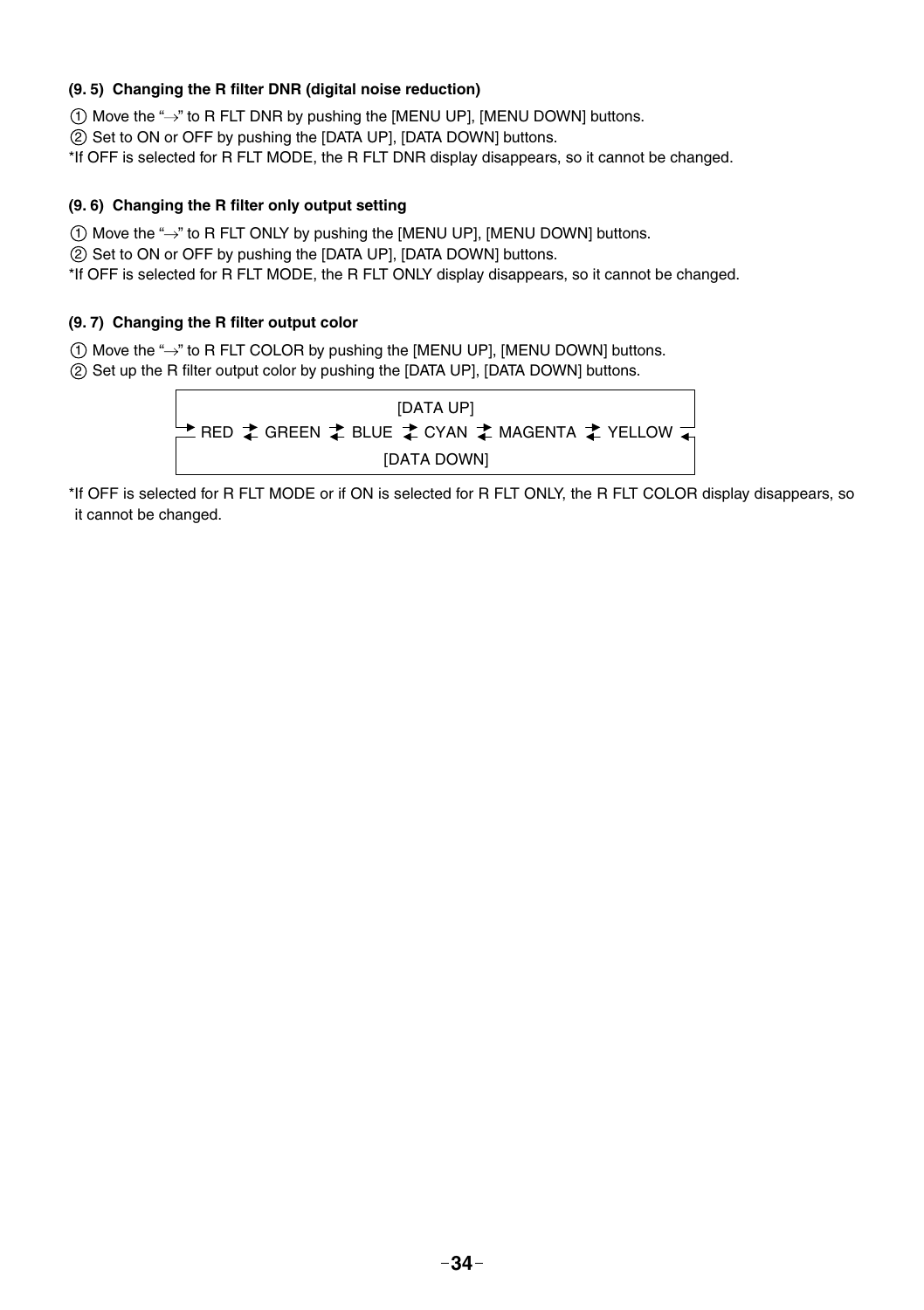#### **( 10 ) Setting USER area**

- When USER is selected for the AREA of the automatic shutter or for AWB, the light measurement zones can be changed.
- The USER area is composed of 64 zones with 8 (vertical) x 8 (horizontal) areas, and each area can be set to ON/ OFF.

1 Set the output to area menu.

Set the output to the area menu by referring to the item "7.2 (1.1) (f) Confirming the contents of the measurement light area selected by automatic shutter" and "7.2 (3.1) (e) Confirming the contents of the measurement light area selected by AWB".

| Cursor |  |  |
|--------|--|--|
| ÷      |  |  |
|        |  |  |
|        |  |  |
|        |  |  |
|        |  |  |
|        |  |  |

(2) Move the cursor to the zone to be modified.

The cursor moves up, down, right and left by pushing the [MENU UP], [MENU DOWN], [DATA UP], [DATA DOWN] buttons.



3 Select ON/OFF for the zone.

Select ON (effective) or OFF (ineffective) by pushing the [PAGE] button When ON is selected, the selected area will be displayed brightly, and when OFF is selected, it will be dimmed.

(4) Push [DISP] button to return to the menu.

#### **Note:**

OFF can not be selected for all 64 zones because the automatic shutter function and AWB function will not perform correctly. ("AREA NG NOT AVAILABLE" displays.)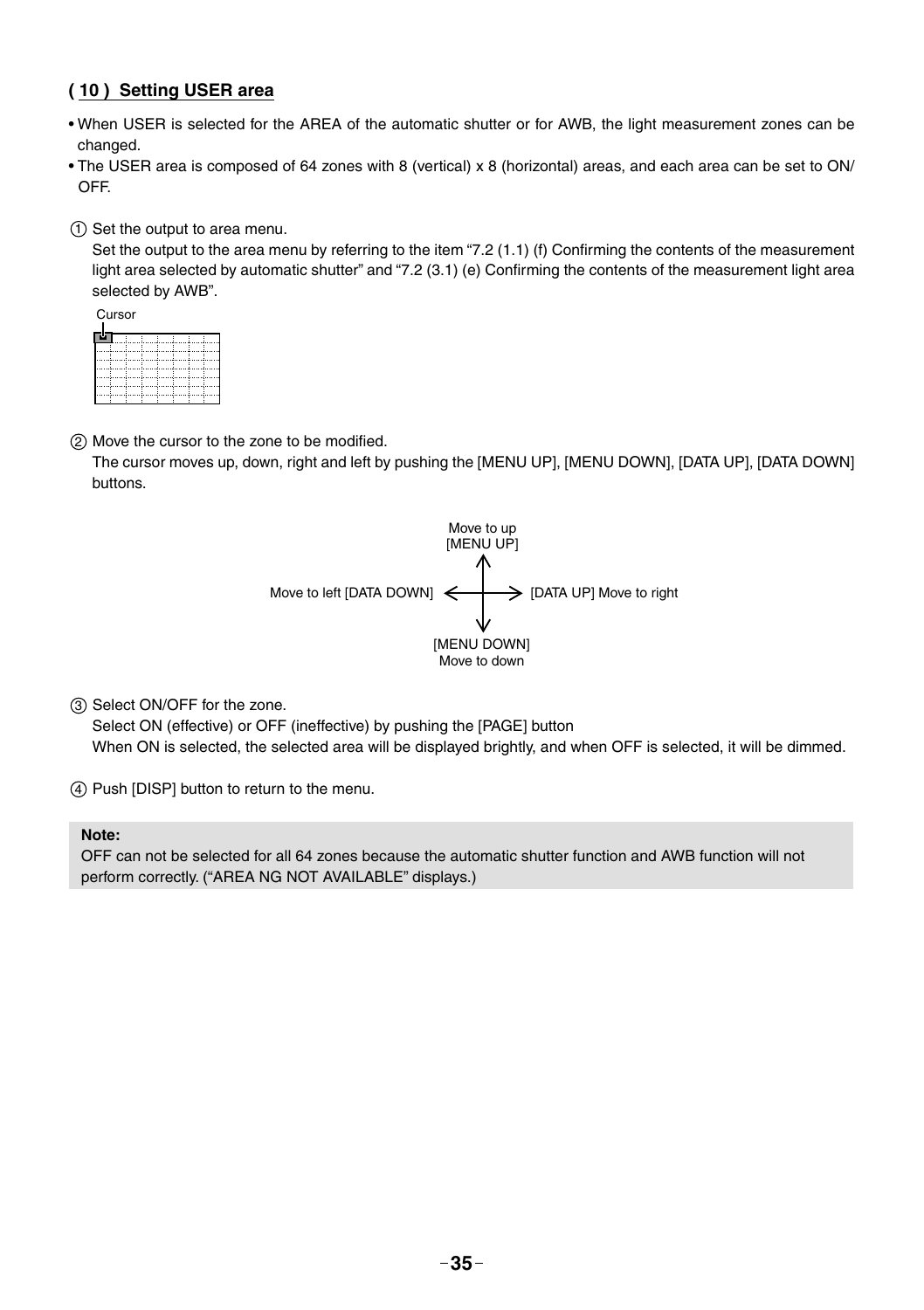#### **( 11 ) Returning to factory settings**

The contents set of each scene file can be returned to the factory default status (preset status).

- (1) Select a scene file to set to the factory default status by pressing the [FILE] button.
- (2) If the color bar pattern or characters are displayed on the screen, press the [DISP] button to disable the color bar pattern and character display.
- (3) Push [MENU DOWN] and [DATA DOWN] buttons simultaneously for approx. 1 second.
- (4) The preset operation starts. When the preset operation finishes, the character PRESET OK is displayed for approx. 1 second.
- \* Only the scene files selected presently are set at the time of shipment from the factory. If you wish to have all the scene files set as the factory shipment setting, perform the above operation for each scene file.

### **7. 3 External Sync**

When using the unit with an external sync signal, switch the SYNC switch to the IN side on the rear panel and then input the external sync signal to the SYNC IN/OUT terminal.

When the external sync signal is input, the camera automatically switches its sync from the internal sync to the external sync.

#### **( 1 ) External sync signal input conditions**

SYNC (75**Ω** unbalanced) ±0.3 V ±6 dB

#### **( 2 ) External sync frequency range**

| 1080p/59.94Hz Setting | : H: 67.433 kHz $\pm$ 35 ppm               |
|-----------------------|--------------------------------------------|
|                       | : $V: 59.94 \text{ Hz} \pm 35 \text{ ppm}$ |
| 1080p/50Hz Setting    | : H: 56.250 kHz $\pm$ 35 ppm               |
|                       | : $V:50 Hz \pm 35 ppm$                     |
| 1080i/59.94Hz Setting | : H: 33.716 kHz $\pm$ 35 ppm               |
|                       | : $V: 59.94$ Hz $\pm$ 35 ppm               |
| 1080i/50Hz Setting    | : H: 28.125 kHz $\pm$ 35 ppm               |
|                       | : $V:50 Hz \pm 35 ppm$                     |

#### **( 3 ) Using the unit with external sync signal**

Adjust H (Horizontal) phase if necessary to match the output of multiple cameras. When adjusting H (Horizontal) phase, refer to the item "7.2 (7) SYNC".

#### **Note:**

This unit cannot use external sync input and sync signal output at the same time.

#### **7. 4 Synchro. Scan Operation**

The shutter speed can be set by the horizontal scanning period (1H).

#### **( 1 ) Setting by 1H**

1/1125H to 1124/1125H - lets you set a shutter speed to any fraction of the horizontal scanning period from 1/1125H to 1124/1125H in increments of 1.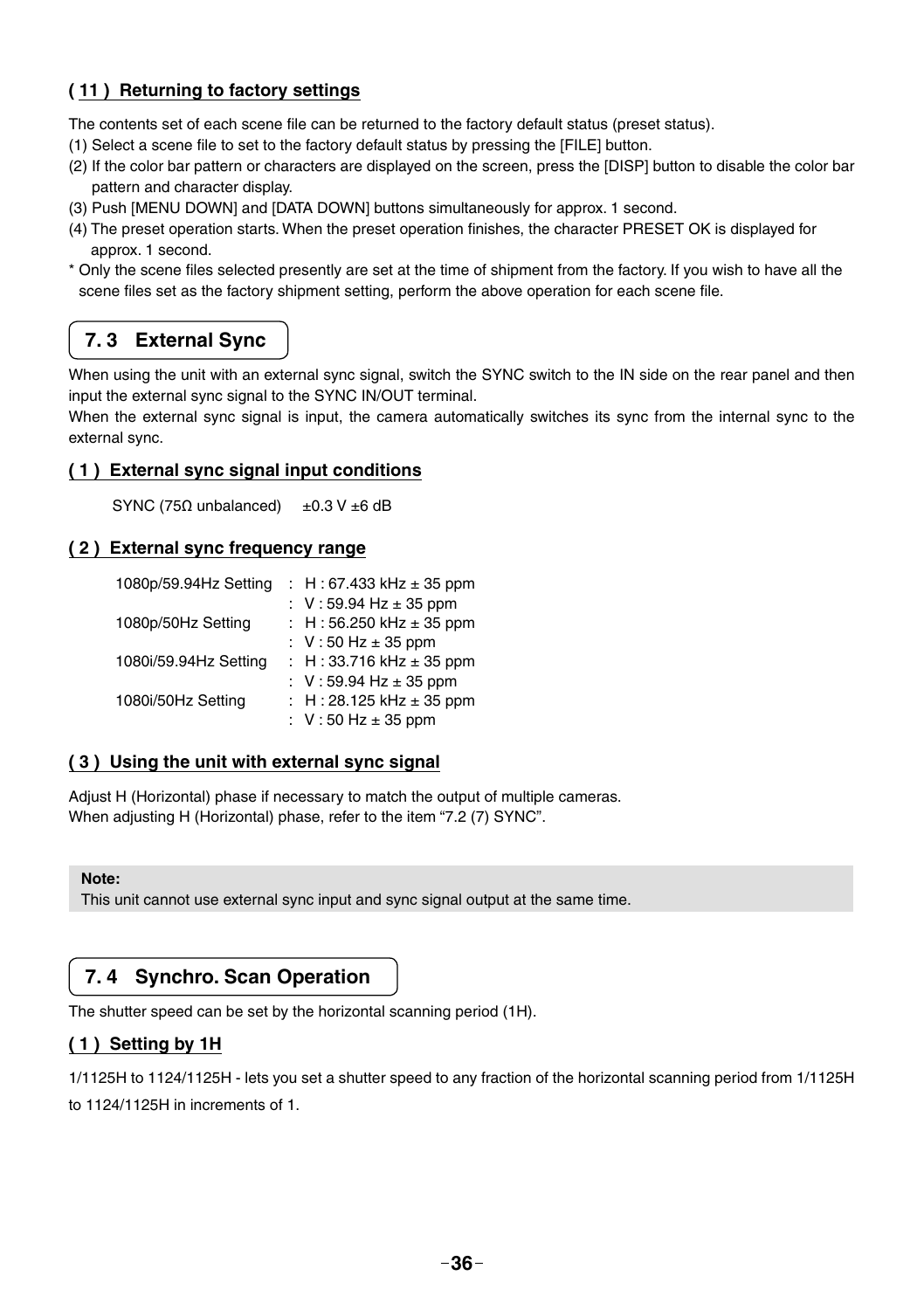# **8. BEFORE MAKING SERVICE CALL**

| Symptom       | Items to be checked                                                                                                                                                                                                                                                                                                                          |
|---------------|----------------------------------------------------------------------------------------------------------------------------------------------------------------------------------------------------------------------------------------------------------------------------------------------------------------------------------------------|
| No image      | • Is power supplied correctly?<br>. Is the power switch on, and the power LED illuminated?<br>• Is the lens iris adjusted correctly?<br>• Are the camera and video cables connected correctly?<br>• Is the shutter mode set correctly?<br>• Is the monitor on, and in working condition?<br>• Is the image signal output mode set correctly? |
| Poor color    | • Is the monitor adjusted correctly?<br>• Is the white balance of the camera adjusted correctly?<br>• Are the matrix color correction and chroma gain set correctly?<br>. Is the illumination sufficient?                                                                                                                                    |
| Noise appears | • Is the camera cable connected securely?                                                                                                                                                                                                                                                                                                    |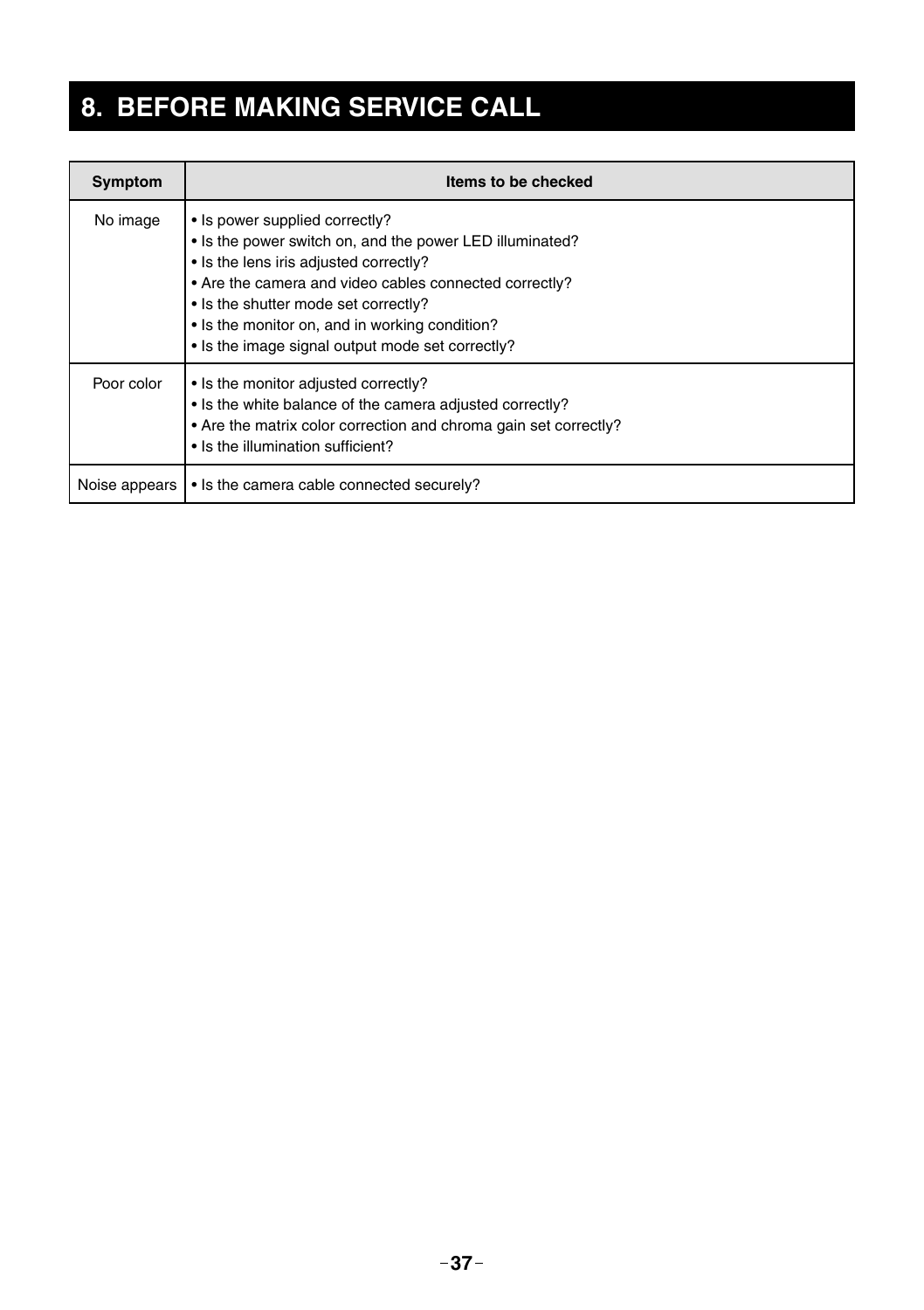# **9. SPECIFICATIONS**

| * These conditions are only satisfied when the camera control unit is connected to camera head model # IK-HD5H. |  |
|-----------------------------------------------------------------------------------------------------------------|--|
|-----------------------------------------------------------------------------------------------------------------|--|

| Power supply               | DC 12 V $\pm$ 10 %                                                                                                                                                                                                                                                                                                                                                                                                       |
|----------------------------|--------------------------------------------------------------------------------------------------------------------------------------------------------------------------------------------------------------------------------------------------------------------------------------------------------------------------------------------------------------------------------------------------------------------------|
| Power consumption          | Approx. 10.3W (including the camera head) (with the power supply voltage of 12V)                                                                                                                                                                                                                                                                                                                                         |
| Pickup system              | RGB, 3CMOS, Micro prism system                                                                                                                                                                                                                                                                                                                                                                                           |
| Image sensor               | 1/2.9 inch CMOS                                                                                                                                                                                                                                                                                                                                                                                                          |
| Effective pixels           | Horizontal: 1944 pixels, vertical: 1104 pixels                                                                                                                                                                                                                                                                                                                                                                           |
| Output pixels              | Horizontal: 1920 pixels, vertical: 1080 pixels                                                                                                                                                                                                                                                                                                                                                                           |
| Scanning system            | Progressive/Interlace                                                                                                                                                                                                                                                                                                                                                                                                    |
| Scan frequency             | Horizontal: 67.433kHz, vertical: 59.94Hz (at setting of 1080p/59.94Hz)<br>Horizontal: 56.250kHz, vertical: 50Hz (at setting of 1080p/50Hz)<br>Horizontal: 33.716kHz, vertical: 59.94Hz (at setting of 1080i/59.94Hz)<br>Horizontal: 28.125kHz, vertical: 50Hz (at setting of 1080i/50Hz)                                                                                                                                 |
| Sync system                | Internal/External (Automatic switching)                                                                                                                                                                                                                                                                                                                                                                                  |
| Horizontal resolution      | 1000TV lines standard                                                                                                                                                                                                                                                                                                                                                                                                    |
| Vertical resolution        | 1000TV lines standard                                                                                                                                                                                                                                                                                                                                                                                                    |
| Sensitivity                | F10 standard (2000 lx, 3000K at 59.94Hz setting), F11 standard (2000 lx, 3000K at<br>50Hz setting)                                                                                                                                                                                                                                                                                                                       |
| Minimum illumination       | 4.8 lx (at 59.94Hz setting, F2.2, sensitivity +20dB, BINNING: ON)<br>4.0 lx (at 50Hz setting, F2.2, sensitivity +20dB, BINNING: ON)<br>9.6 lx (at 59.94Hz setting, F2.2, sensitivity +20dB, BINNING: OFF)<br>8.0 lx (at 50Hz setting, F2.2, sensitivity +20dB, BINNING: OFF)                                                                                                                                             |
| SN ratio                   | 56 dB standard (GAIN 0dB, DNR OFF, DTL GAIN 0, GAMMA OFF, MATRIX OFF and<br>C.TEMP 5600K during light elimination)                                                                                                                                                                                                                                                                                                       |
| Ambient temperature        | 0°C to 40°C (32°F to 104°F)                                                                                                                                                                                                                                                                                                                                                                                              |
| Ambient humidity           | Less than 90% (non condensing)                                                                                                                                                                                                                                                                                                                                                                                           |
| Weight                     | Approx. 600 g (1.32 lbs)                                                                                                                                                                                                                                                                                                                                                                                                 |
| <b>External dimension</b>  | 110(W) $\times$ 40(H) $\times$ 186(D) mm (4.33"(W) $\times$ 1.57"(H) $\times$ 7.32"(D)) (excluding protrusions)                                                                                                                                                                                                                                                                                                          |
| Scene file (user memories) | A, B, C, D, E                                                                                                                                                                                                                                                                                                                                                                                                            |
| White balance              | AWB (Automatic white balance), MANUAL                                                                                                                                                                                                                                                                                                                                                                                    |
| Gain                       | AUTO (Automatic gain control), MANUAL, OFF (0dB)                                                                                                                                                                                                                                                                                                                                                                         |
| Output signal              | DVI (digital RGB) DVI-D terminal<br>1080/59.94p, 1080/50p, 1080/59.94i, 1080/50i<br>3G-SDI (SMPTE 424 M compliant, SMPTE 425M Level A), 0.8 V (p-p) standard,<br>75Ω unbalanced, BNC connector<br>1080/59.94p, 1080/50p<br>HD-SDI (SMPTE 292 M compliant) $0.8$ V (p-p) standard, 75 $\Omega$ unbalanced, BNC connector<br>1080/59.94i, 1080/50i                                                                         |
| External sync input        | SYNC 3 values $\pm 0.3V$ $\pm 6$ dB 75 $\Omega$ unbalanced BNC connector<br>Horizontal: 67.433kHz ±35ppm, vertical 59.94Hz ±35ppm (at 1080p/59.94Hz setting)<br>Horizontal: 56.250kHz $\pm 35$ ppm, vertical 50Hz $\pm 35$ ppm (at 1080p/50Hz setting)<br>Horizontal: 33.716kHz ±35ppm, vertical 59.94Hz ±35ppm (at 1080i/59.94Hz setting)<br>Horizontal: 28.125kHz ±35ppm, vertical 50Hz ±35ppm (at 1080i/50Hz setting) |
| Sync signal output         | SYNC 3 values $\pm 0.3V \pm 0.1V$ 75 $\Omega$ unbalanced BNC connector<br>Horizontal:33.716kHz ±35ppm, vertical:59.94Hz ±35ppm (at 59.94Hz setting)<br>Horizontal:28.125kHz ±35ppm, vertical:50Hz ±35ppm (at 50Hz setting)                                                                                                                                                                                               |
| Interface                  | Serial data interface (compliant with RS-232C)                                                                                                                                                                                                                                                                                                                                                                           |
| Optional parts             | IK-HD5H (1/2.9 inch 3CMOS camera head)<br>EXC-3HD03 (Approx. 3 m (118") Camera cable)<br>EXC-3HD06 (Approx. 6 m (236") Camera cable)<br>EXC-3HD10 (Approx. 10 m (394") Camera cable)<br>EXC-3HD15 (Approx. 15 m (1181") Camera cable)                                                                                                                                                                                    |

 $\bullet$  Design and specifications are subject to change without notice.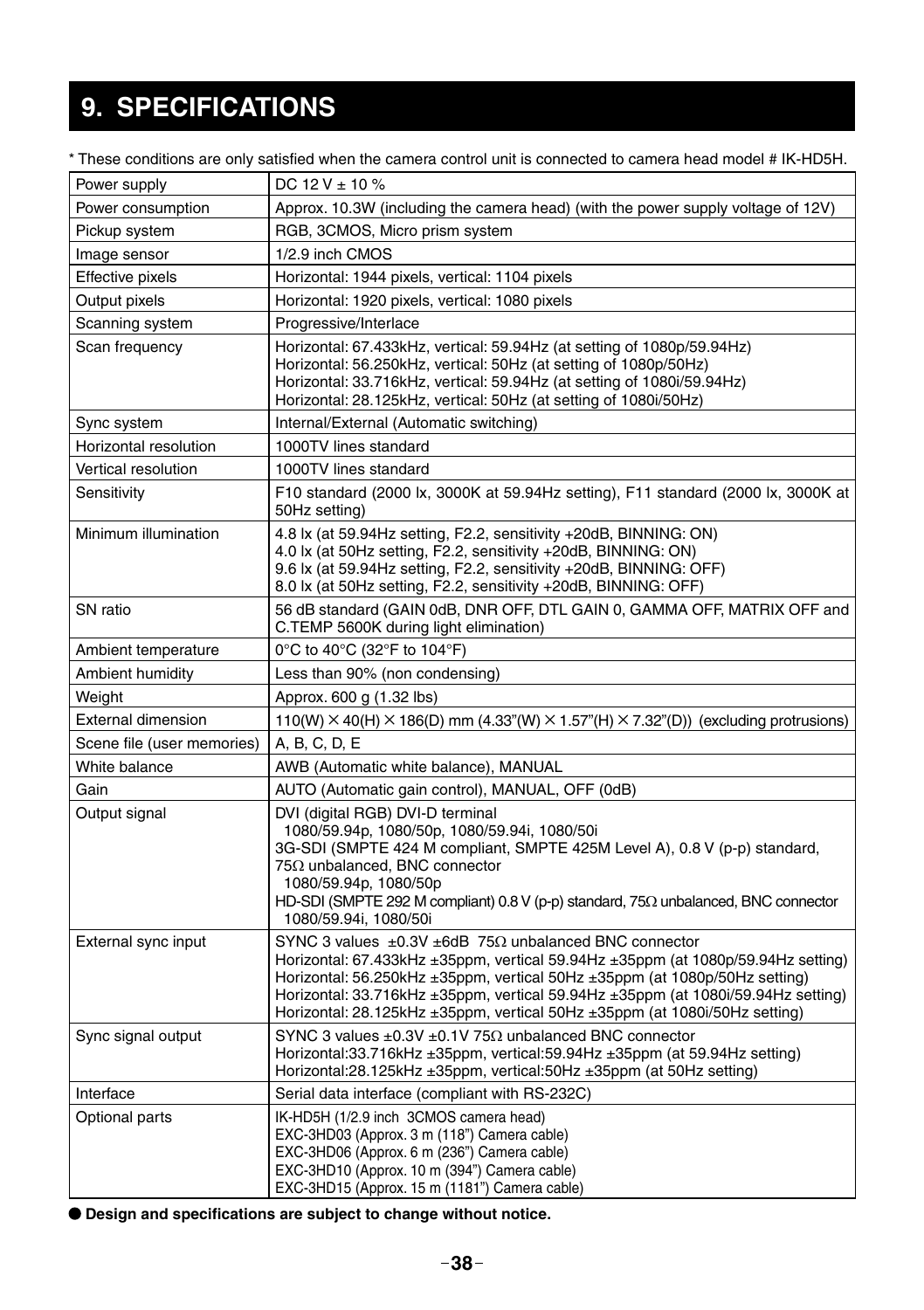# **10. EXTERNAL APPEARANCE DIAGRAM**

Unit : mm [inch]